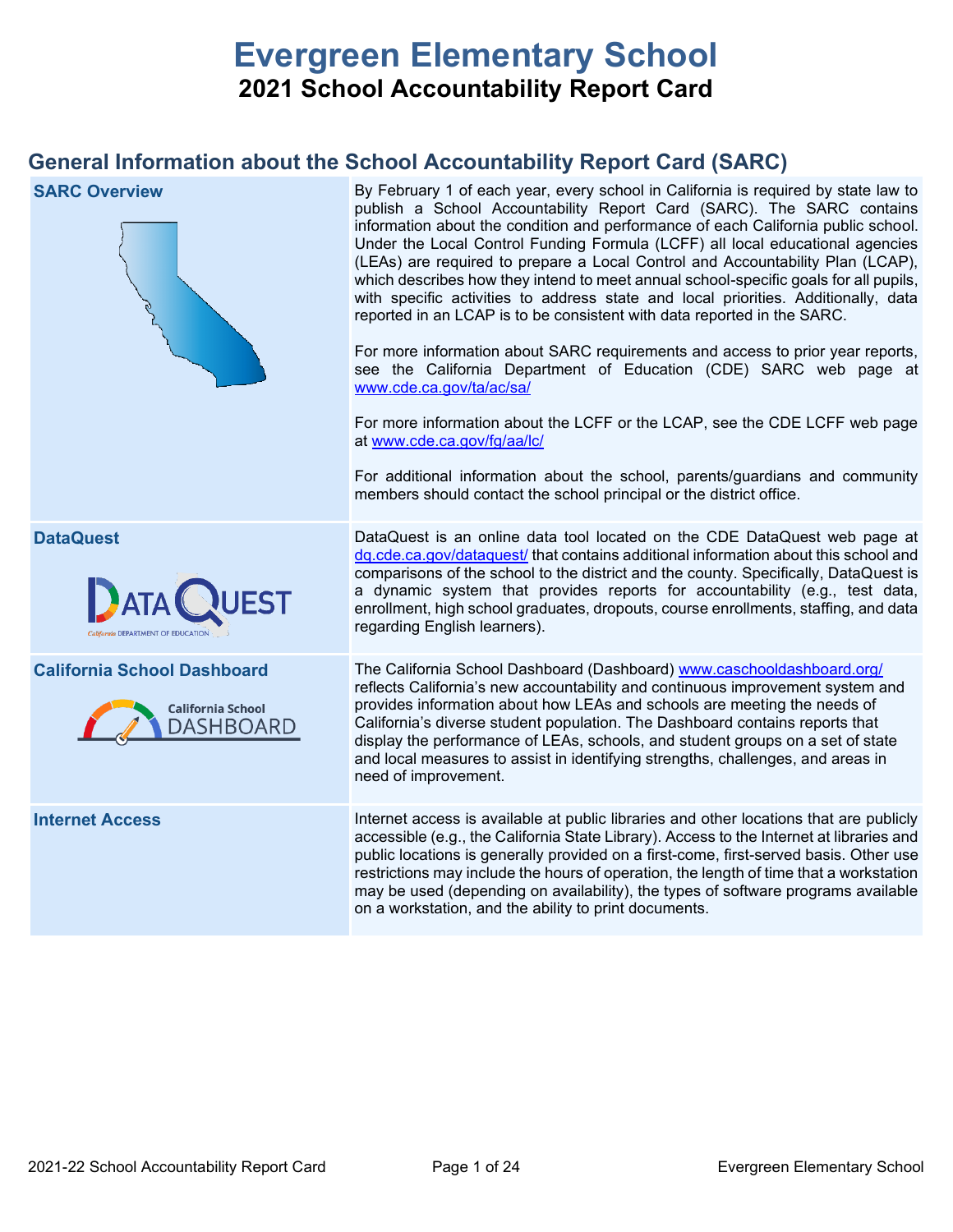## **2021-22 School Contact Information**

| <b>School Name</b>                                 | Evergreen Elementary School |  |  |  |
|----------------------------------------------------|-----------------------------|--|--|--|
| <b>Street</b>                                      | 2600 Rose Marie Drive       |  |  |  |
| City, State, Zip                                   | Bakersfield, CA 93304       |  |  |  |
| <b>Phone Number</b>                                | 661-631-5930                |  |  |  |
| <b>Principal</b>                                   | Jason P. Brannen            |  |  |  |
| <b>Email Address</b>                               | brannenja@bcsd.com          |  |  |  |
| <b>School Website</b>                              | www.bcsd.com/evergreen      |  |  |  |
| County-District-School (CDS) Code 15-63321-6008874 |                             |  |  |  |

| 2021-22 District Contact Information |                                         |  |  |  |
|--------------------------------------|-----------------------------------------|--|--|--|
| <b>District Name</b>                 | <b>Bakersfield City School District</b> |  |  |  |
| <b>Phone Number</b>                  | 661-631-4600                            |  |  |  |
| Superintendent                       | Mark Luque                              |  |  |  |
| <b>Email Address</b>                 | supt@bcsd.com                           |  |  |  |
| <b>District Website Address</b>      | www.bcsd.com                            |  |  |  |

#### **2021-22 School Overview**

The School Accountability Report Card was established by Proposition 98, an initiative passed by California voters. As you read the Report Card, you will gain a better understanding of Evergreen as a school with a record for improvement, a faculty that is professionally committed to meeting the learning needs of students and a student body which is enthusiastic and motivated to perform well.

Evergreen Elementary School opened its doors in August 1997. It is located in southwest Bakersfield and serves students and families in

prekindergarten through fifth grade; including specialized instruction for English learners and students who receive special education services. In the year 2000, Evergreen School was selected as Bakersfield City School District's "School of the Year". Evergreen offers a plethora of extra-curricular activities, including music, student government, oral language, academic pentathlon, spelling bee, and Battle of the Books. Fifth grade students visit CSUB and UCLA and fourth grade students visit one of the VT Ranch. Students in other grade levels may attend fieldtrips as determined by their teachers. As part of our Common Core State Standards implementation, students in all grade levels complete a project each year, which allows them to apply what they have learned in a personal, creative manner. All Evergreen classrooms are equipped with Smart technology, which includes smart boards, document cameras, microphones and LCD projectors. Students, staff and families have access to a Chromebooks and the library. Several incentive programs are implemented to promote attendance, academic achievement and desired positive behavior. Fifth grade boys and girls have the opportunity to be nominated as candidates to receive the Juliet Thorner Award, the O. D. Williams Award and the Fred Haynes Award. Evergreen implements a Positive School-wide Behavior Intervention and Support Framework (PBIS) to promote a positive engaging environment, with an emphasis on positive behavior and relationships. Through PBIS, students see models of and are rewarded for positive behavior. Students learn how to set goals and monitor progress toward those goals. Success is celebrated. Evergreen offers an extended day for students in grades 1-5, through an after school program which is provided by the Boy's and Girl's Club. Evergreen's motto is "College bound citizens soaring to success." We strive to provide a safe, positive and rigorous learning environment that holds students, staff, and families to high standards for learning and behavior.

#### Beliefs:

- All students are held to high academic expectations.
- Students will learn at higher levels if they are engaged in and actively participate in the learning.
- Accountability for academic achievement rests with all stake holders; staff, students, families and the community.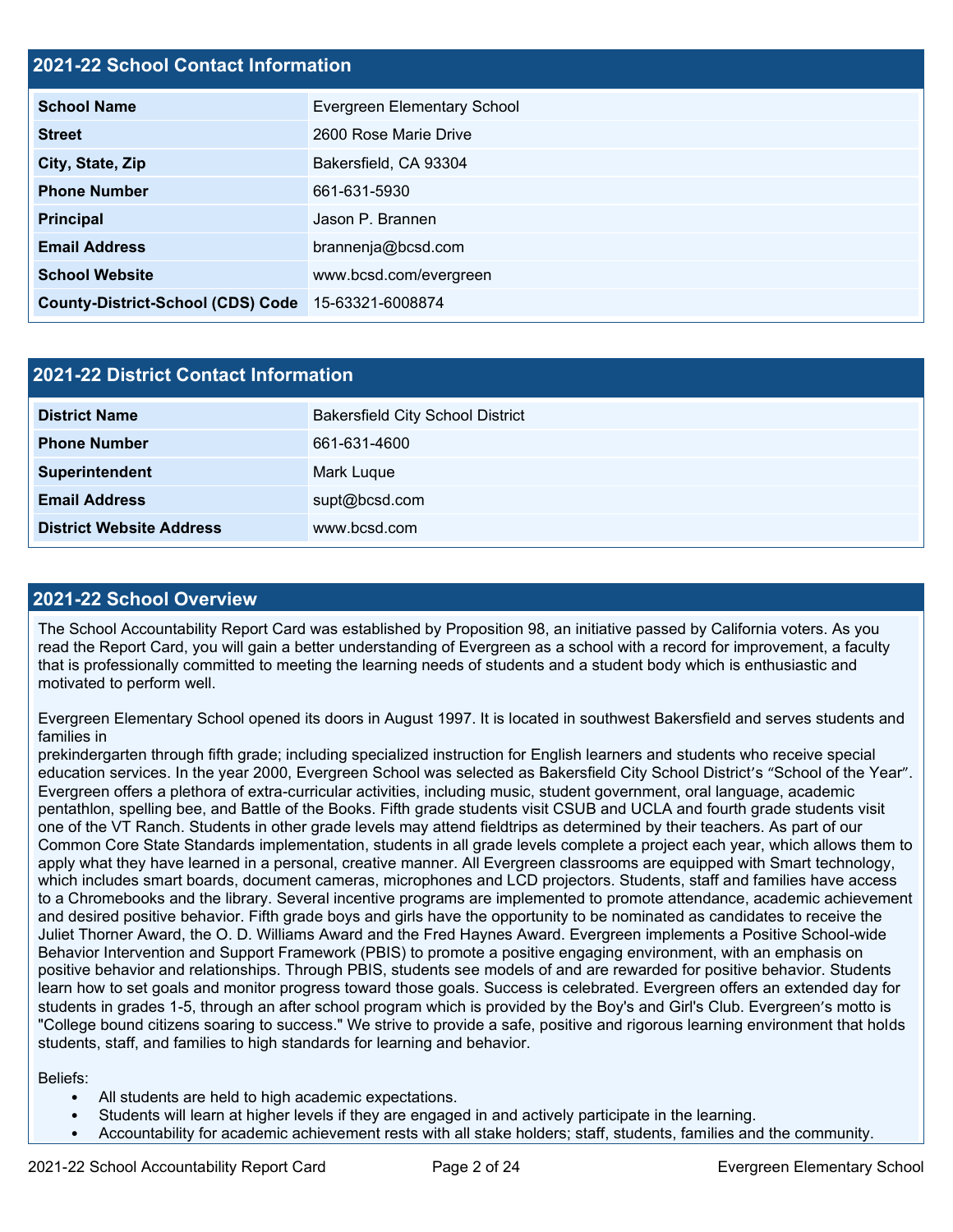#### **2021-22 School Overview**

- Parents play an integral part in the success of their children and Evergreen School.
- Varied instructional approaches will best meet the needs of different learners.
- Character development and citizenship play an important role in the learning process and the learning environment.
- The ideas and input of all stake holders is valuable and plays a crucial role in the success of the school.
- The school, as a community of learners, will provide educational opportunities that will challenge all students and promote the pursuit of lifelong learning.

Mission:

Prepare all students to be College and Career ready.

Vision:

Students will become productive citizens Soaring to Success.

Motto:

College and Career ready Eagles Soaring to Success.

## **About this School**

## **2020-21 Student Enrollment by Grade Level**

| <b>Number of Students</b> |
|---------------------------|
| 96                        |
| 111                       |
| 118                       |
| 121                       |
| 114                       |
| 113                       |
| 673                       |
|                           |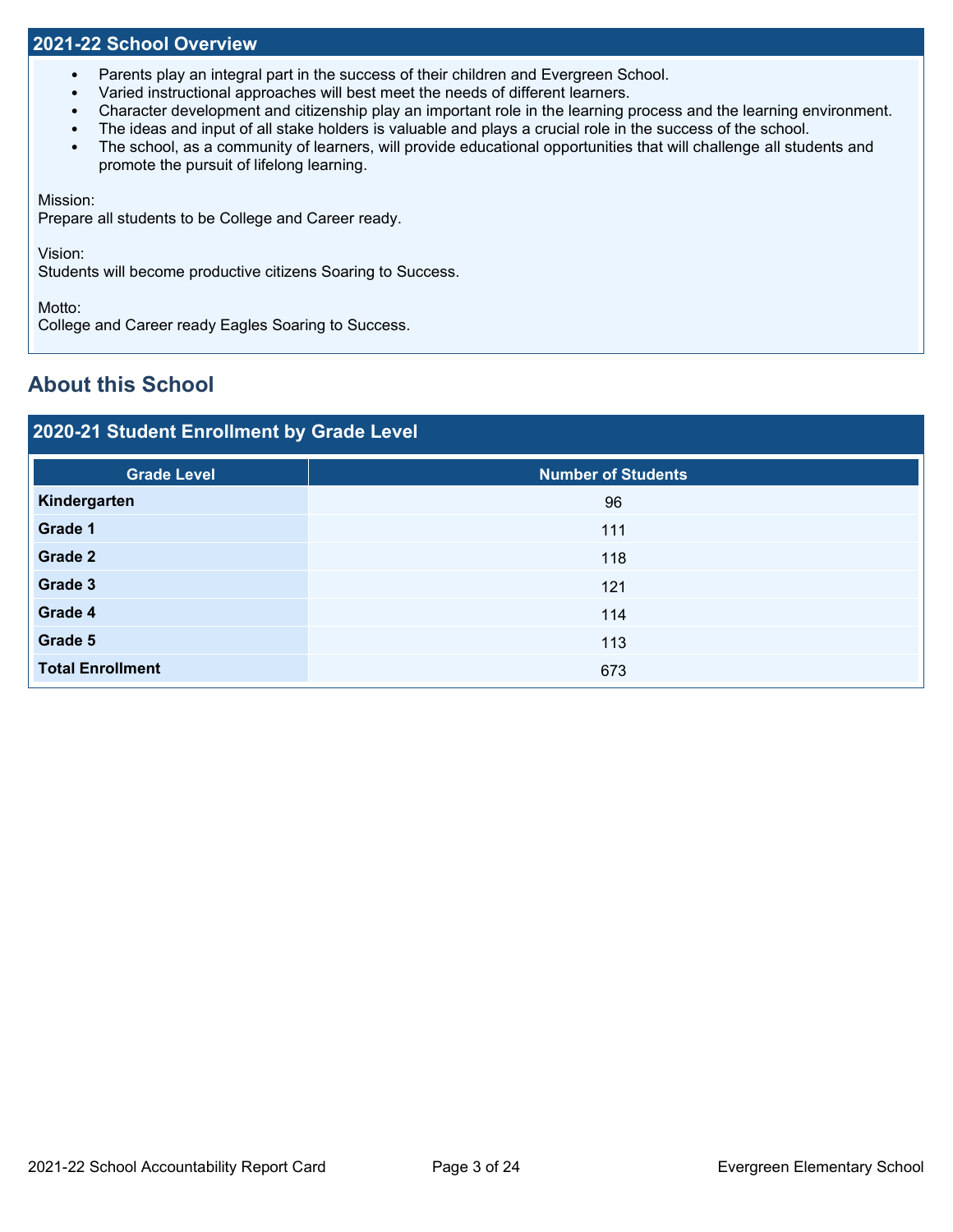## **2020-21 Student Enrollment by Student Group**

| <b>Student Group</b>                   | <b>Percent of Total Enrollment</b> |
|----------------------------------------|------------------------------------|
| <b>Female</b>                          | 48.4                               |
| <b>Male</b>                            | 51.6                               |
| American Indian or Alaska Native       | 0.4                                |
| Asian                                  | 0.1                                |
| <b>Black or African American</b>       | $\overline{7}$                     |
| <b>Filipino</b>                        | 0.3                                |
| <b>Hispanic or Latino</b>              | 83.5                               |
| Native Hawaiian or Pacific Islander    | 0.1                                |
| <b>Two or More Races</b>               | 1.5                                |
| <b>White</b>                           | $\overline{7}$                     |
| <b>English Learners</b>                | 22                                 |
| <b>Foster Youth</b>                    | 0.6                                |
| <b>Homeless</b>                        | 8                                  |
| <b>Socioeconomically Disadvantaged</b> | 98.2                               |
| <b>Students with Disabilities</b>      | 9.5                                |

## **A. Conditions of Learning State Priority: Basic**

The SARC provides the following information relevant to the State priority: Basic (Priority 1):

- Degree to which teachers are appropriately assigned and fully credentialed in the subject area and for the pupils they are teaching;
- Pupils have access to standards-aligned instructional materials; and
- School facilities are maintained in good repair

Note: For more information refer to the Updated Teacher Equity Definitions web page at<https://www.cde.ca.gov/pd/ee/teacherequitydefinitions.asp>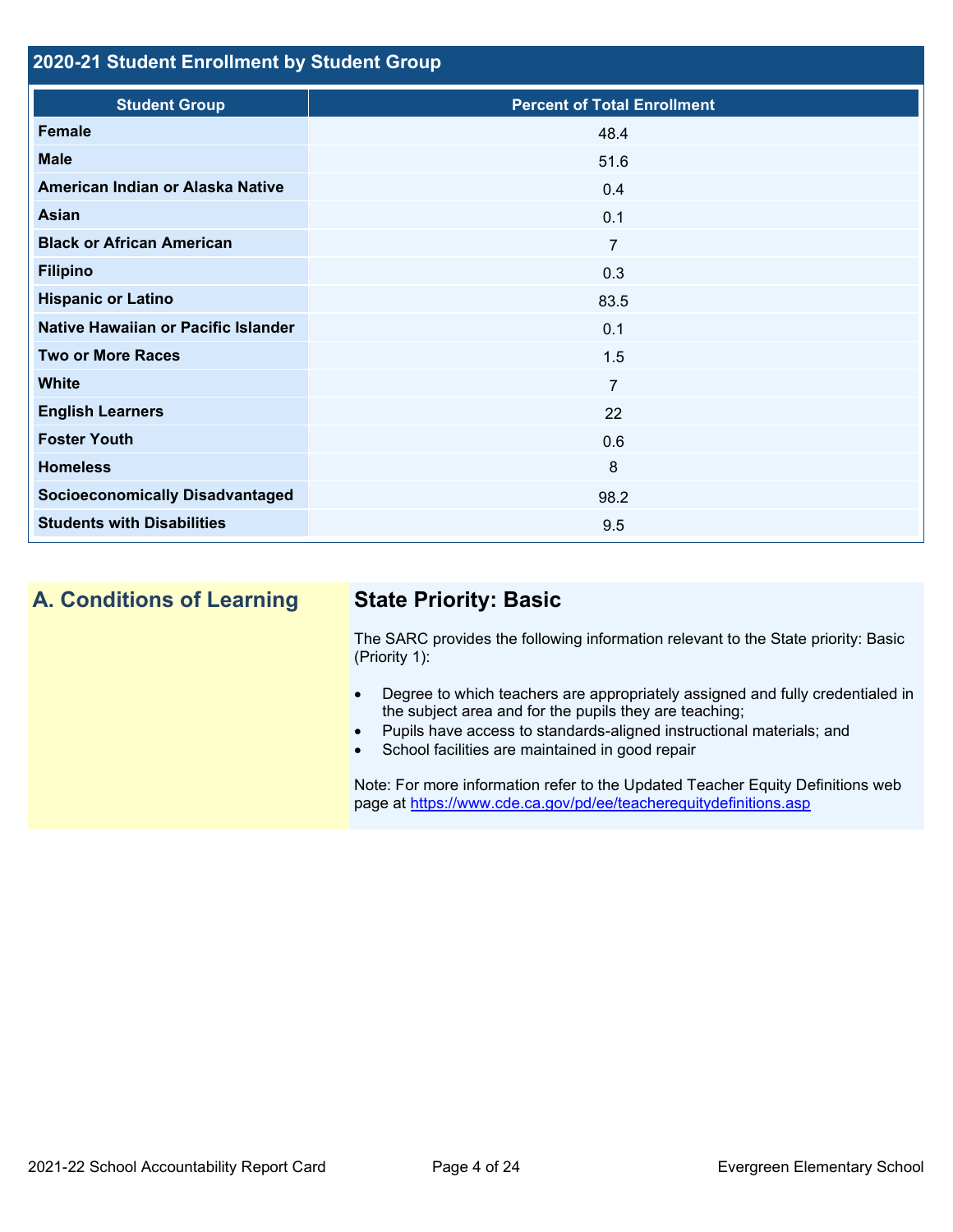| 2019-20 Teacher Preparation and Placement                                                       |         |  |  |  |
|-------------------------------------------------------------------------------------------------|---------|--|--|--|
| <b>Authorization/Assignment</b>                                                                 | 2019-20 |  |  |  |
| Fully (Preliminary or Clear) Credentialed for Subject and Student Placement (properly assigned) |         |  |  |  |
| <b>Intern Credential Holders Properly Assigned</b>                                              |         |  |  |  |
| Teachers Without Credentials and Misassignments ("ineffective" under ESSA)                      |         |  |  |  |
| Credentialed Teachers Assigned Out-of-Field ("out-of-field" under ESSA)                         |         |  |  |  |
| <b>Unknown</b>                                                                                  |         |  |  |  |
| <b>Total Teaching Positions</b>                                                                 |         |  |  |  |

Note: The data in this table is based on Full Time Equivalent (FTE) status. One FTE equals one staff member working full time; one FTE could also represent two staff members who each work 50 percent of full time. Additionally, an assignment is defined as a position that an educator is assigned to based on setting, subject, and grade level. An authorization is defined as the services that an educator is authorized to provide to students.

# **2019-20 Teachers Without Credentials and Misassignments (considered "ineffective" under ESSA) Authorization/Assignment 2019-20 Permits and Waivers Misassignments Vacant Positions Total Teachers Without Credentials and Misassignments**

| 2019-20 Credentialed Teachers Assigned Out-of-Field (considered "out-of-field" under ESSA) |         |  |  |  |
|--------------------------------------------------------------------------------------------|---------|--|--|--|
| Indicator                                                                                  | 2019-20 |  |  |  |
| Credentialed Teachers Authorized on a Permit or Waiver                                     |         |  |  |  |
| <b>Local Assignment Options</b>                                                            |         |  |  |  |
| <b>Total Out-of-Field Teachers</b>                                                         |         |  |  |  |

| 2019-20 Class Assignments                                                                                                                           |         |
|-----------------------------------------------------------------------------------------------------------------------------------------------------|---------|
| <b>Indicator</b>                                                                                                                                    | 2019-20 |
| <b>Misassignments for English Learners</b><br>(a percentage of all the classes with English learners taught by teachers that are misassigned)       |         |
| No credential, permit or authorization to teach<br>(a percentage of all the classes taught by teachers with no record of an authorization to teach) |         |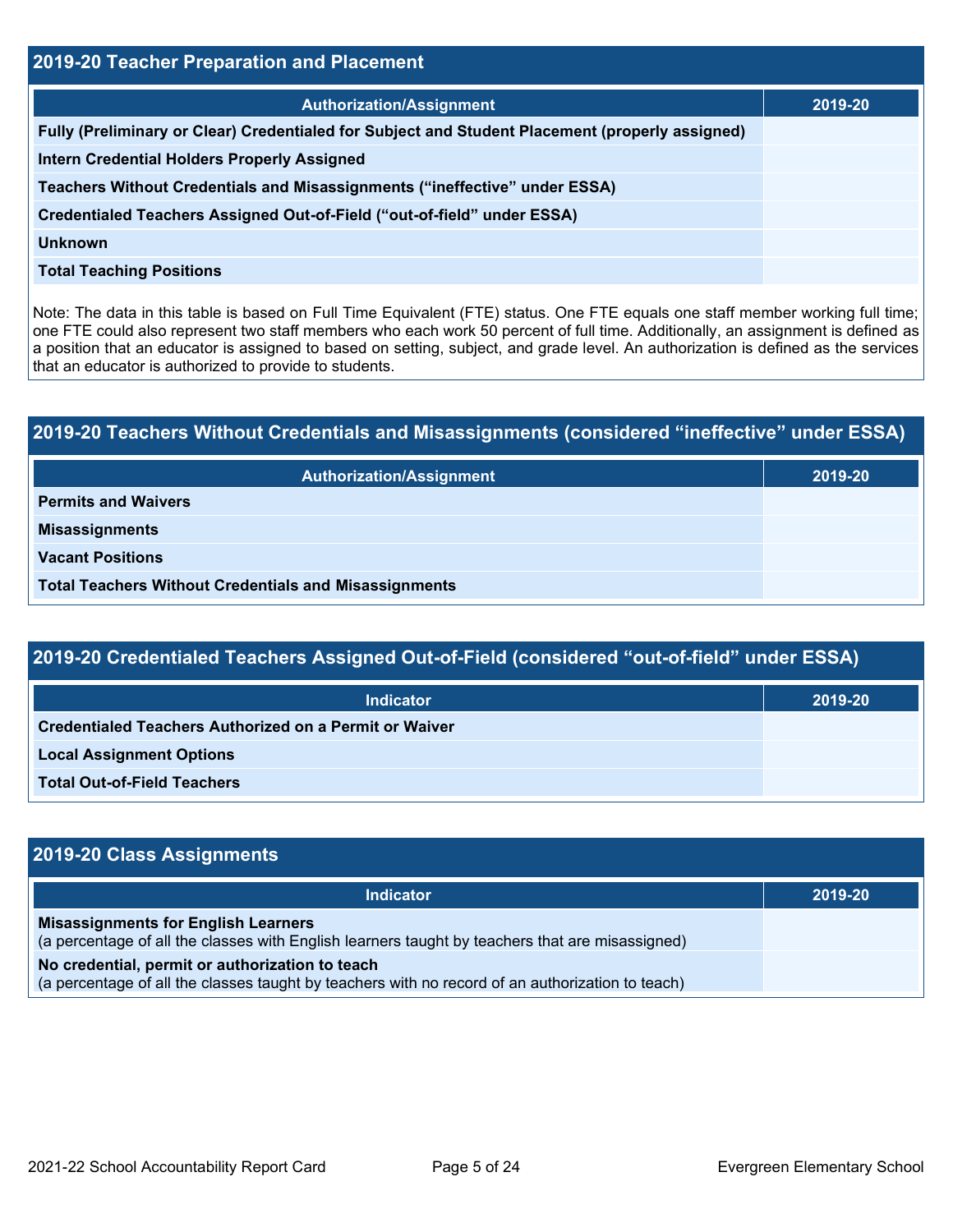## **2021-22 Quality, Currency, Availability of Textbooks and Other Instructional Materials**

Every student is provided with sufficient and standards-aligned textbooks or other instructional materials.

#### **Year and month in which the data were collected** September, 2021

| <b>Subject</b>                    | <b>Textbooks and Other Instructional Materials/year of</b><br><b>Adoption</b>                                                                                                                                                                                                                            | <b>From</b><br><b>Most</b><br><b>Recent</b><br><b>Adoption</b> | <b>Percent</b><br><b>Students</b><br><b>Lacking Own</b><br><b>Assigned</b><br>Copy |
|-----------------------------------|----------------------------------------------------------------------------------------------------------------------------------------------------------------------------------------------------------------------------------------------------------------------------------------------------------|----------------------------------------------------------------|------------------------------------------------------------------------------------|
| <b>Reading/Language Arts</b>      | Grades TK-5: Benchmark Education Company, Benchmark<br>Advance California; Benchmark Adelante California, 2018<br>Grades 6-8: McGraw Hill, Study Sync, 2018<br>Grades TK-5: Benchmark Education Company, Benchmark<br>Advance (How English Works) (ELD), 2018<br>Grades 6-8: HMH, English 3D (ELD), 2017 | Yes                                                            | 0%                                                                                 |
| <b>Mathematics</b>                | Grades K-5: McGraw Hill, McGraw Hill My Math, 2013<br>Grades 6-8: McGraw Hill, McGraw Hill California Math,<br>Courses 1-3, 2013<br>Grade 7: McGraw Hill, Glencoe Math Accelerated, 2013<br>Grade 8: McGraw Hill, Glencoe Algebra 1, 2013                                                                | Yes                                                            | $0\%$                                                                              |
| <b>Science</b>                    | Grades K-5: Houghton Mifflin, Houghton Mifflin California<br>Science, 2007<br>Grades 6-8: Holt, Rinehart & Winston, Holt California<br>Science: Earth, Life and Physical Science, 2007                                                                                                                   | Yes                                                            | 0%                                                                                 |
| <b>History-Social Science</b>     | Grades K-5: Harcourt School Publishers, Reflections, 2007<br>Grade 6: Pearson Education, myWorld Ancient Civilizations,<br>2019<br>Grade 7: Pearson Education, myWorld Medieval And Modern<br><b>Times, 2019</b><br>Grade 8: Pearson Education, myWorld Growth and Conflict,<br>2019                     | Yes                                                            | 0%                                                                                 |
| <b>Visual and Performing Arts</b> | Grades TK-6 (Elementary): The California Arts Project, BCSD<br>Course of Study TK-5 (Online), 2019<br>Grades 6-8 (Jr Hi/Middle School): Pearson Scott Foresman,<br>Pearson/Scott Foresman, Art, 2007<br>Grades 6-8: Silver Burdett, Silver Burdett Making Music, 2007                                    | Yes                                                            | 0%                                                                                 |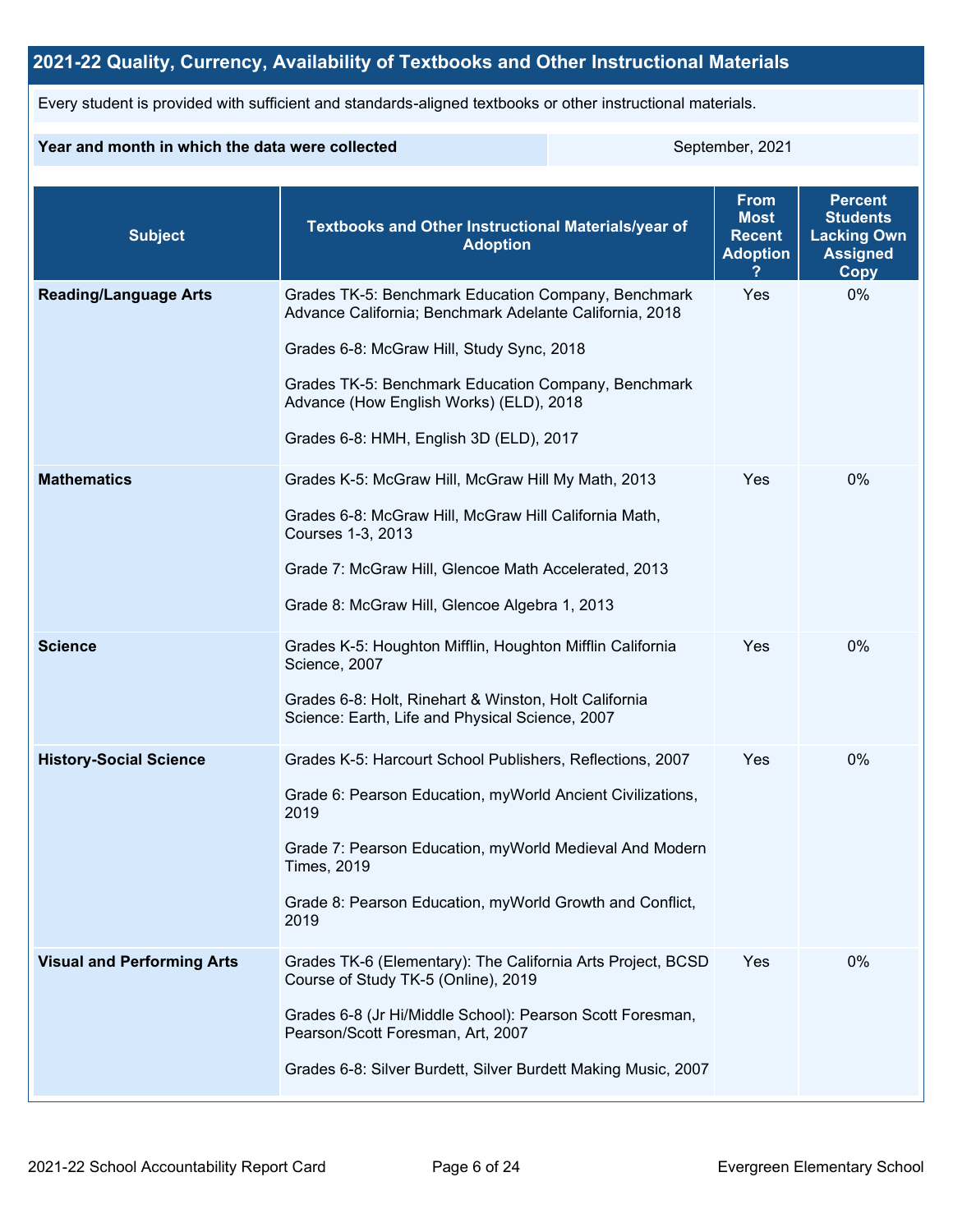#### **School Facility Conditions and Planned Improvements**

Evergreen School was built in 1949 and modernized in 2011. It sits on 7.66 acres of which 4.4 acres is playground. This school has 36 classrooms, a multi-purpose facility, library, instructional materials center, professional development room, learning center, after school center and a Pre-K classroom. The campus also has a staff lounge.

The custodial staff adheres to a weekly cleaning schedule that includes classrooms, restrooms, cafeteria and kitchen areas.

The District's Mobile Maintenance Team visits the school site at least twice a year. Maintenance emergencies are addressed immediately. District personnel maintain the grounds at least once every two weeks.

This site also is maintained to ensure a clean, safe, and functional facility as determined pursuant to a Facility Inspection Tool developed by the State of California Office of Public School Construction.

#### **Year and month of the most recent FIT report** 8/21/2021 **8/21/2021**

| <b>System Inspected</b>                                                | <b>Rate</b><br>Good       | Rate<br>Fair | Rate<br>Poor | <b>Repair Needed and Action Taken or Planned</b> |
|------------------------------------------------------------------------|---------------------------|--------------|--------------|--------------------------------------------------|
| <b>Systems:</b><br>Gas Leaks, Mechanical/HVAC, Sewer                   | $\times$                  |              |              |                                                  |
| Interior:<br><b>Interior Surfaces</b>                                  | X                         |              |              |                                                  |
| <b>Cleanliness:</b><br>Overall Cleanliness, Pest/Vermin Infestation    | X                         |              |              |                                                  |
| <b>Electrical</b>                                                      | X                         |              |              |                                                  |
| <b>Restrooms/Fountains:</b><br>Restrooms, Sinks/ Fountains             | $\sf X$                   |              |              |                                                  |
| Safety:<br>Fire Safety, Hazardous Materials                            | $\boldsymbol{\mathsf{X}}$ |              |              |                                                  |
| Structural:<br>Structural Damage, Roofs                                | X                         |              |              |                                                  |
| External:<br>Playground/School Grounds, Windows/<br>Doors/Gates/Fences | X                         |              |              |                                                  |

| <b>Overall Facility Rate</b> |      |      |      |
|------------------------------|------|------|------|
| <b>Exemplary</b>             | Good | Fair | Poor |
| Λ                            |      |      |      |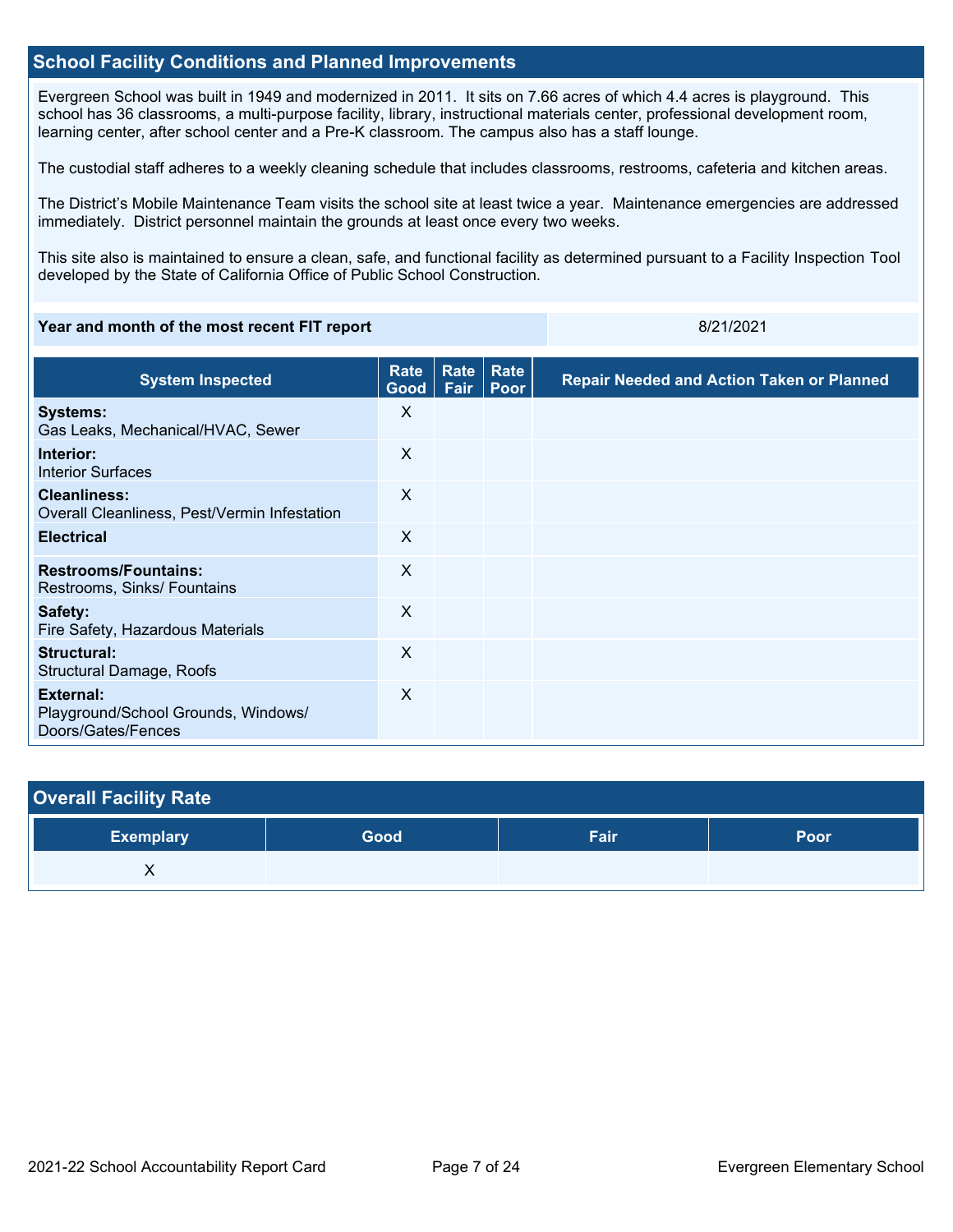## **B. Pupil Outcomes State Priority: Pupil Achievement**

The SARC provides the following information relevant to the State priority: Pupil Achievement (Priority 4):

#### **Statewide Assessments**

(i.e., California Assessment of Student Performance and Progress [CAASPP] System includes the Smarter Balanced Summative Assessments for students in the general education population and the California Alternate Assessments [CAAs] for English language arts/literacy [ELA] and mathematics given in grades three through eight and grade eleven. Only eligible students may participate in the administration of the CAAs. CAAs items are aligned with alternate achievement standards, which are linked with the Common Core State Standards [CCSS] for students with the most significant cognitive disabilities).

The CAASPP System encompasses the following assessments and student participation requirements:

- 1. **Smarter Balanced Summative Assessments and CAAs for ELA** in grades three through eight and grade eleven.
- 2. **Smarter Balanced Summative Assessments and CAAs for mathematics** in grades three through eight and grade eleven.
- 3. **California Science Test (CAST) and CAAs for Science** in grades five, eight, and once in high school (i.e., grade ten, eleven, or twelve).

#### **SARC Reporting in the 2020-2021 School Year Only**

Where the most viable option, LEAs were required to administer the statewide summative assessment in ELA and mathematics. Where a statewide summative assessment was not the most viable option for the LEA (or for one or more gradelevel[s] within the LEA) due to the pandemic, LEAs were allowed to report results from a different assessment that met the criteria established by the State Board of Education (SBE) on March 16, 2021. The assessments were required to be:

- Aligned with CA CCSS for ELA and mathematics;
- Available to students in grades 3 through 8, and grade 11; and
- Uniformly administered across a grade, grade span, school, or district to all eligible students.

#### **Options**

Note that the CAAs could only be administered in-person following health and safety requirements. If it was not viable for the LEA to administer the CAAs in person with health and safety guidelines in place, the LEA was directed to not administer the tests. There were no other assessment options available for the CAAs. Schools administered the Smarter Balanced Summative Assessments for ELA and mathematics, other assessments that meet the SBE criteria, or a combination of both, and they could only choose one of the following:

- Smarter Balanced ELA and mathematics summative assessments;
- Other assessments meeting the SBE criteria; or
- Combination of Smarter Balanced ELA and mathematics summative assessments and other assessments.

The percentage of students who have successfully completed courses that satisfy the requirements for entrance to the University of California and the California State University, or career technical education sequences or programs of study.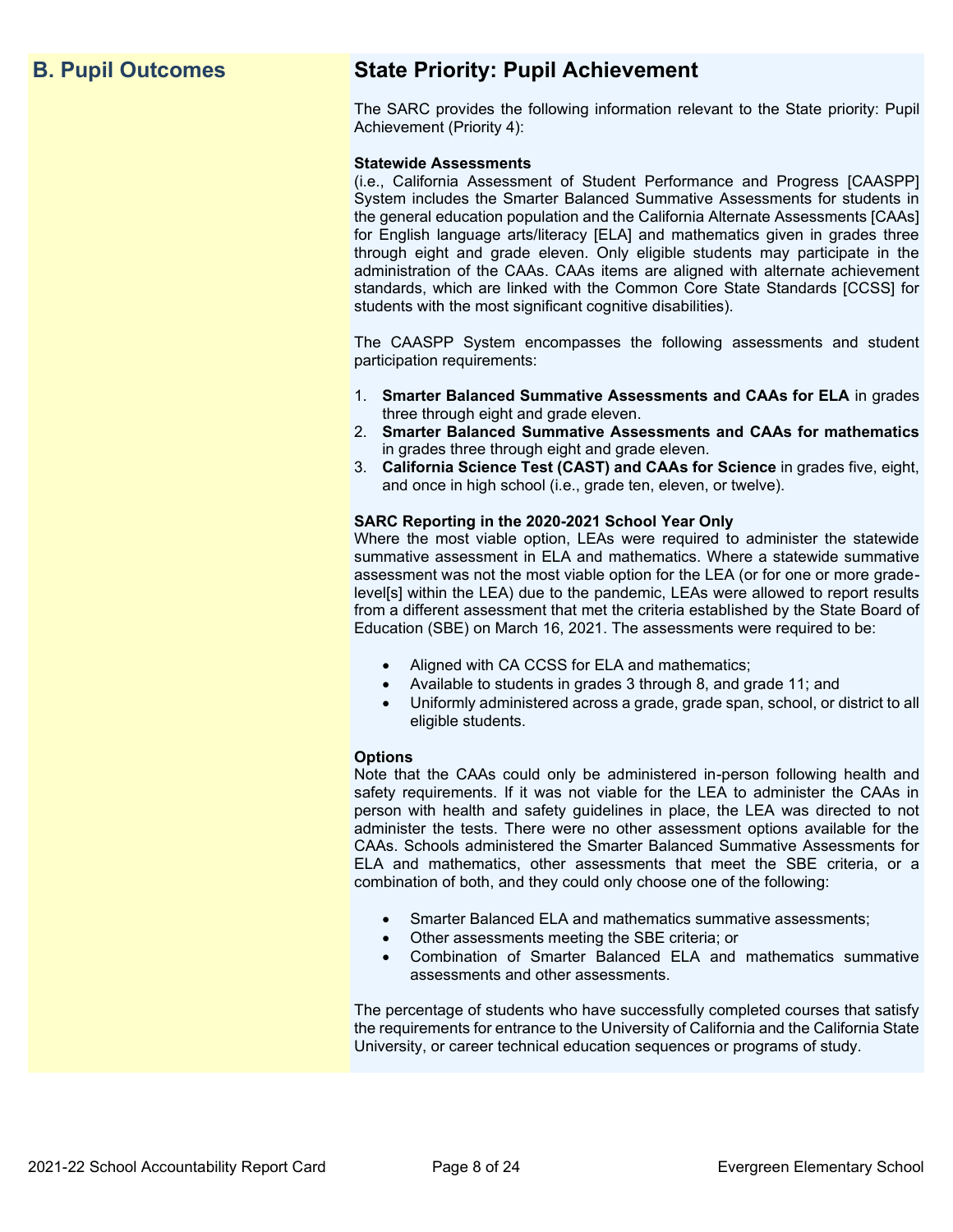#### **Percentage of Students Meeting or Exceeding the State Standard on CAASPP**

This table displays CAASPP test results in ELA and mathematics for all students grades three through eight and grade eleven taking and completing a state-administered assessment.

The 2019-2020 data cells with N/A values indicate that the 2019-2020 data are not available due to the COVID-19 pandemic and resulting summative test suspension. The Executive Order N-30-20 was issued which waived the assessment, accountability, and reporting requirements for the 2019-2020 school year.

The 2020-2021 data cells have N/A values because these data are not comparable to other year data due to the COVID-19 pandemic during the 2020-2021 school year. Where the CAASPP assessments in ELA and/or mathematics is not the most viable option, the LEAs were allowed to administer local assessments. Therefore, the 2020-2021 data between school years for the school, district, state are not an accurate comparison. As such, it is inappropriate to compare results of the 2020-2021 school year to other school years.

| Subject                                                              | <b>School</b><br>2019-20 | <b>School</b><br>2020-21 | <b>District</b><br>2019-20 | <b>District</b><br>2020-21 | <b>State</b><br>2019-20 | <b>State</b><br>2020-21 |
|----------------------------------------------------------------------|--------------------------|--------------------------|----------------------------|----------------------------|-------------------------|-------------------------|
| <b>English Language Arts/Literacy</b><br>$\left($ grades 3-8 and 11) | N/A                      | N/A                      | N/A                        | N/A                        | N/A                     | N/A                     |
| <b>Mathematics</b><br>$(grades 3-8 and 11)$                          | N/A                      | N/A                      | N/A                        | N/A                        | N/A                     | N/A                     |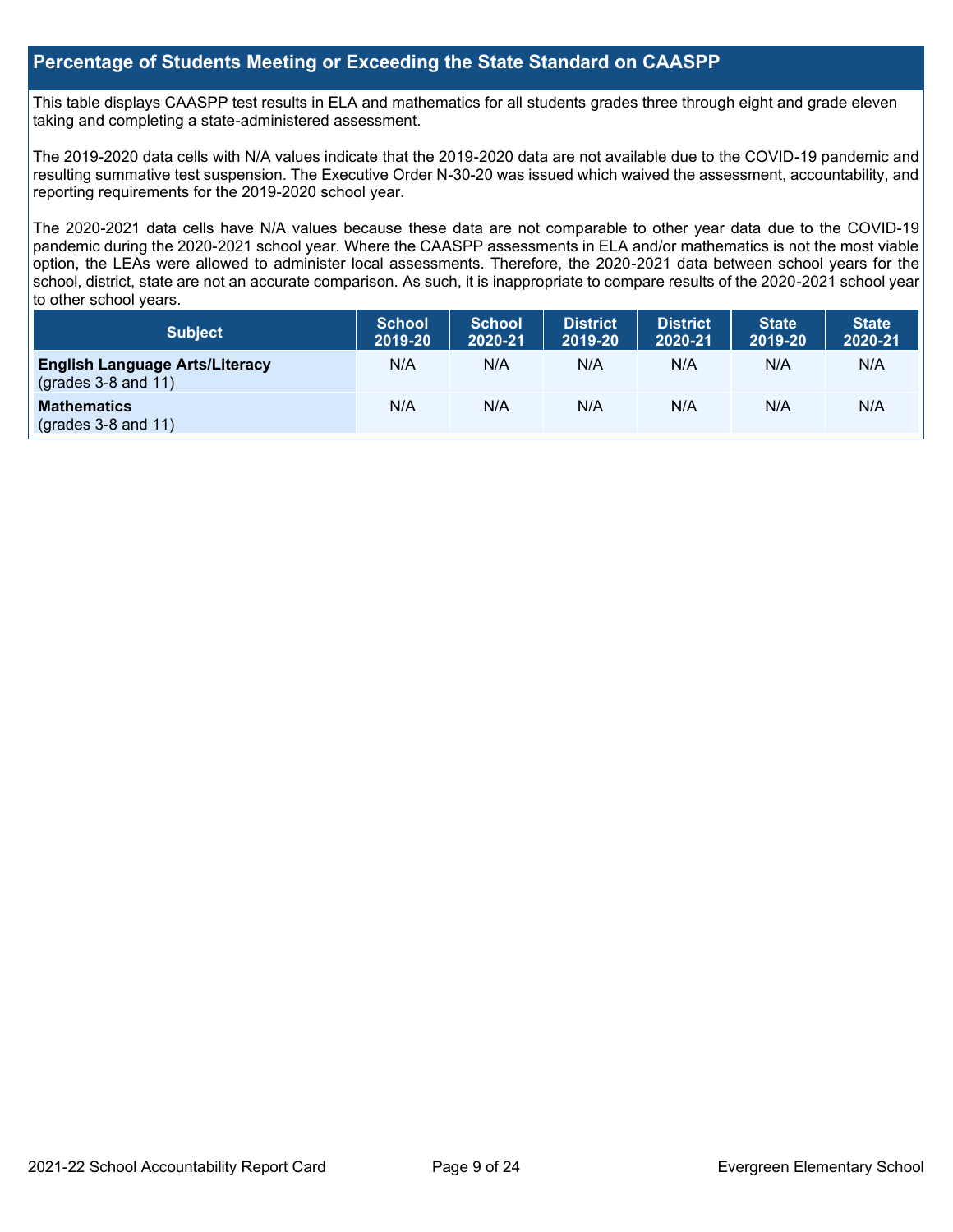## **2020-21 CAASPP Test Results in ELA by Student Group**

This table displays CAASPP test results in ELA by student group for students grades three through eight and grade eleven taking and completing a state-administered assessment. The CDE will populate this table for schools in cases where the school administered the CAASPP assessment. In cases where the school administered a local assessment instead of CAASPP, the CDE will populate this table with "NT" values, meaning this school did not test students using the CAASPP. See the local assessment(s) table for more information.

| <b>CAASPP</b><br><b>Student Groups</b>               | <b>CAASPP</b><br><b>Total</b><br><b>Enrollment</b> | <b>CAASPP</b><br><b>Number</b><br><b>Tested</b> | <b>CAASPP</b><br><b>Percent</b><br><b>Tested</b> | <b>CAASPP</b><br><b>Percent</b><br><b>Not Tested</b> | <b>CAASPP</b><br><b>Percent</b><br>Met or<br><b>Exceeded</b> |
|------------------------------------------------------|----------------------------------------------------|-------------------------------------------------|--------------------------------------------------|------------------------------------------------------|--------------------------------------------------------------|
| <b>All Students</b>                                  | 356                                                | <b>NT</b>                                       | <b>NT</b>                                        | <b>NT</b>                                            | <b>NT</b>                                                    |
| <b>Female</b>                                        | 167                                                | <b>NT</b>                                       | <b>NT</b>                                        | <b>NT</b>                                            | <b>NT</b>                                                    |
| <b>Male</b>                                          | 189                                                | <b>NT</b>                                       | <b>NT</b>                                        | <b>NT</b>                                            | <b>NT</b>                                                    |
| American Indian or Alaska Native                     | --                                                 | <b>NT</b>                                       | <b>NT</b>                                        | <b>NT</b>                                            | <b>NT</b>                                                    |
| <b>Asian</b>                                         | --                                                 | <b>NT</b>                                       | <b>NT</b>                                        | <b>NT</b>                                            | <b>NT</b>                                                    |
| <b>Black or African American</b>                     | 26                                                 | <b>NT</b>                                       | <b>NT</b>                                        | <b>NT</b>                                            | <b>NT</b>                                                    |
| <b>Filipino</b>                                      | --                                                 | <b>NT</b>                                       | <b>NT</b>                                        | <b>NT</b>                                            | <b>NT</b>                                                    |
| <b>Hispanic or Latino</b>                            | 301                                                | <b>NT</b>                                       | <b>NT</b>                                        | <b>NT</b>                                            | <b>NT</b>                                                    |
| Native Hawaiian or Pacific Islander                  | --                                                 | <b>NT</b>                                       | <b>NT</b>                                        | <b>NT</b>                                            | <b>NT</b>                                                    |
| <b>Two or More Races</b>                             | --                                                 | <b>NT</b>                                       | <b>NT</b>                                        | <b>NT</b>                                            | <b>NT</b>                                                    |
| <b>White</b>                                         | 19                                                 | <b>NT</b>                                       | <b>NT</b>                                        | <b>NT</b>                                            | <b>NT</b>                                                    |
| <b>English Learners</b>                              | 81                                                 | <b>NT</b>                                       | <b>NT</b>                                        | <b>NT</b>                                            | <b>NT</b>                                                    |
| <b>Foster Youth</b>                                  | $-$                                                | <b>NT</b>                                       | <b>NT</b>                                        | <b>NT</b>                                            | <b>NT</b>                                                    |
| <b>Homeless</b>                                      | 58                                                 | <b>NT</b>                                       | <b>NT</b>                                        | <b>NT</b>                                            | <b>NT</b>                                                    |
| <b>Military</b>                                      | $\mathbf 0$                                        | $\mathbf 0$                                     | $\mathbf 0$                                      | $\mathbf 0$                                          | 0                                                            |
| <b>Socioeconomically Disadvantaged</b>               | 350                                                | <b>NT</b>                                       | <b>NT</b>                                        | <b>NT</b>                                            | <b>NT</b>                                                    |
| <b>Students Receiving Migrant Education Services</b> | 11                                                 | <b>NT</b>                                       | <b>NT</b>                                        | <b>NT</b>                                            | <b>NT</b>                                                    |
| <b>Students with Disabilities</b>                    | 44                                                 | <b>NT</b>                                       | <b>NT</b>                                        | <b>NT</b>                                            | <b>NT</b>                                                    |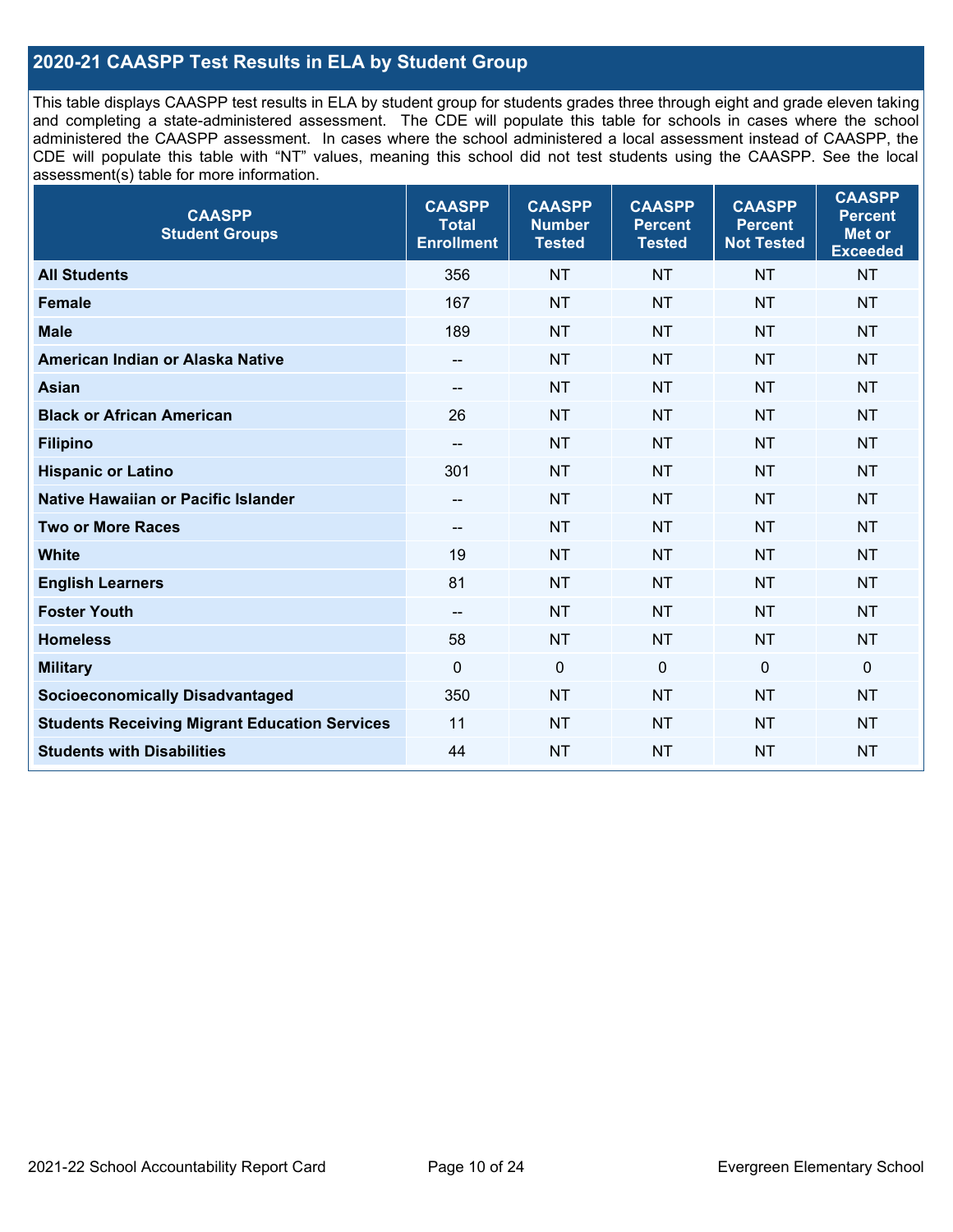## **2020-21 CAASPP Test Results in Math by Student Group**

This table displays CAASPP test results in Math by student group for students grades three through eight and grade eleven taking and completing a state-administered assessment. The CDE will populate this table for schools in cases where the school administered the CAASPP assessment. In cases where the school administered a local assessment instead of CAASPP, the CDE will populate this table with "NT" values, meaning this school did not test students using the CAASPP. See the local assessment(s) table for more information.

| <b>CAASPP</b><br><b>Student Groups</b>               | <b>CAASPP</b><br><b>Total</b><br><b>Enrollment</b> | <b>CAASPP</b><br><b>Number</b><br><b>Tested</b> | <b>CAASPP</b><br><b>Percent</b><br><b>Tested</b> | <b>CAASPP</b><br><b>Percent</b><br><b>Not Tested</b> | <b>CAASPP</b><br><b>Percent</b><br>Met or<br><b>Exceeded</b> |
|------------------------------------------------------|----------------------------------------------------|-------------------------------------------------|--------------------------------------------------|------------------------------------------------------|--------------------------------------------------------------|
| <b>All Students</b>                                  | 356                                                | <b>NT</b>                                       | <b>NT</b>                                        | <b>NT</b>                                            | <b>NT</b>                                                    |
| <b>Female</b>                                        | 167                                                | <b>NT</b>                                       | <b>NT</b>                                        | <b>NT</b>                                            | <b>NT</b>                                                    |
| <b>Male</b>                                          | 189                                                | <b>NT</b>                                       | <b>NT</b>                                        | <b>NT</b>                                            | <b>NT</b>                                                    |
| American Indian or Alaska Native                     | $\overline{\phantom{a}}$                           | <b>NT</b>                                       | <b>NT</b>                                        | <b>NT</b>                                            | <b>NT</b>                                                    |
| <b>Asian</b>                                         | --                                                 | <b>NT</b>                                       | <b>NT</b>                                        | <b>NT</b>                                            | <b>NT</b>                                                    |
| <b>Black or African American</b>                     | 26                                                 | <b>NT</b>                                       | <b>NT</b>                                        | <b>NT</b>                                            | <b>NT</b>                                                    |
| <b>Filipino</b>                                      | $-$                                                | <b>NT</b>                                       | <b>NT</b>                                        | <b>NT</b>                                            | <b>NT</b>                                                    |
| <b>Hispanic or Latino</b>                            | 301                                                | <b>NT</b>                                       | <b>NT</b>                                        | <b>NT</b>                                            | <b>NT</b>                                                    |
| Native Hawaiian or Pacific Islander                  | --                                                 | <b>NT</b>                                       | <b>NT</b>                                        | <b>NT</b>                                            | <b>NT</b>                                                    |
| <b>Two or More Races</b>                             | --                                                 | <b>NT</b>                                       | <b>NT</b>                                        | <b>NT</b>                                            | <b>NT</b>                                                    |
| <b>White</b>                                         | 19                                                 | <b>NT</b>                                       | <b>NT</b>                                        | <b>NT</b>                                            | <b>NT</b>                                                    |
| <b>English Learners</b>                              | 81                                                 | <b>NT</b>                                       | <b>NT</b>                                        | <b>NT</b>                                            | <b>NT</b>                                                    |
| <b>Foster Youth</b>                                  | $\overline{\phantom{a}}$                           | <b>NT</b>                                       | <b>NT</b>                                        | <b>NT</b>                                            | <b>NT</b>                                                    |
| <b>Homeless</b>                                      | 58                                                 | <b>NT</b>                                       | <b>NT</b>                                        | <b>NT</b>                                            | <b>NT</b>                                                    |
| <b>Military</b>                                      | $\Omega$                                           | $\mathbf 0$                                     | $\mathbf{0}$                                     | $\mathbf 0$                                          | 0                                                            |
| <b>Socioeconomically Disadvantaged</b>               | 350                                                | <b>NT</b>                                       | <b>NT</b>                                        | <b>NT</b>                                            | <b>NT</b>                                                    |
| <b>Students Receiving Migrant Education Services</b> | 11                                                 | <b>NT</b>                                       | <b>NT</b>                                        | <b>NT</b>                                            | <b>NT</b>                                                    |
| <b>Students with Disabilities</b>                    | 44                                                 | <b>NT</b>                                       | <b>NT</b>                                        | <b>NT</b>                                            | <b>NT</b>                                                    |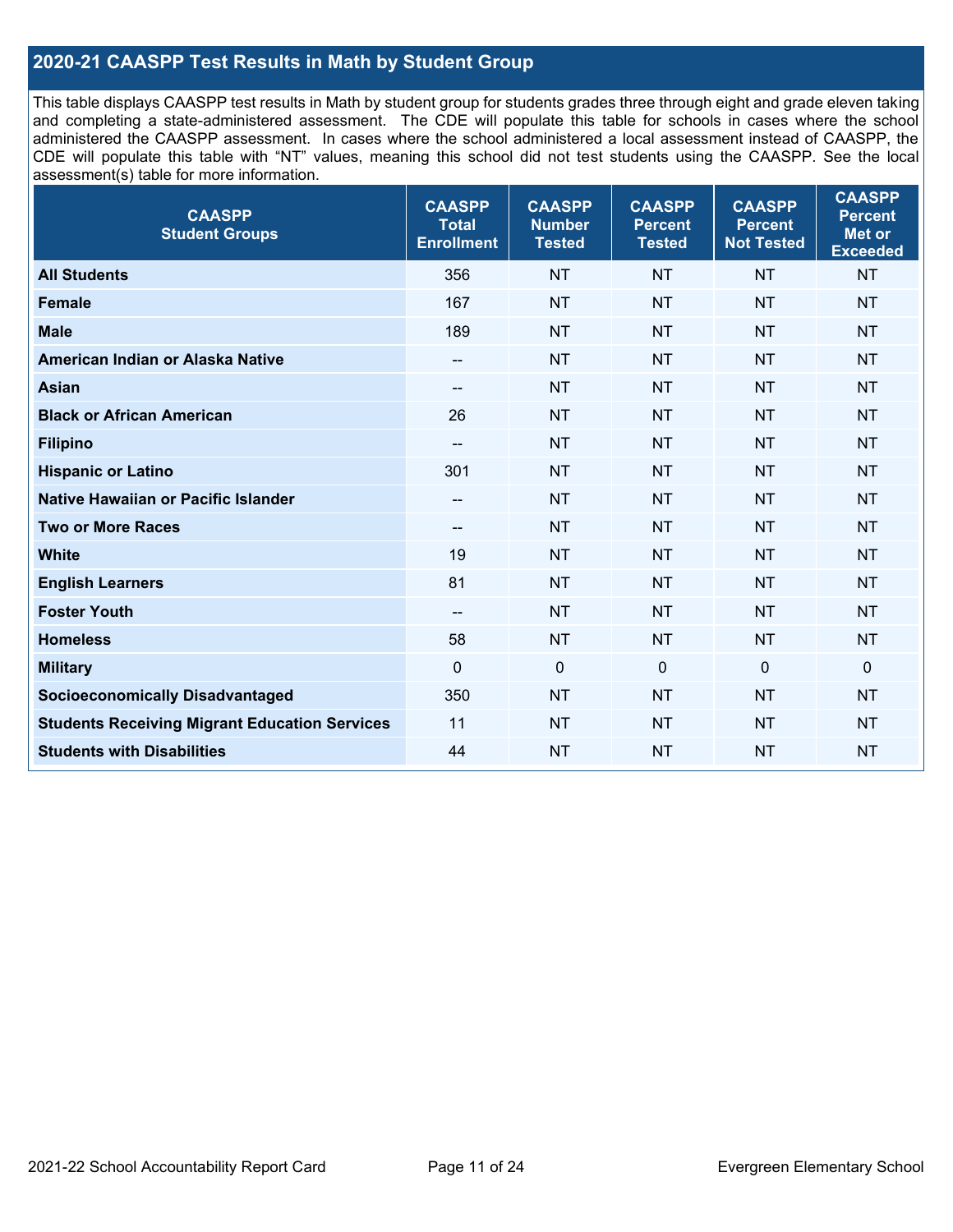## **2020-21 Local Assessment Test Results in ELA by Student Group**

This table displays Local Assessment test results in ELA by student group for students grades three through eight and grade eleven. LEAs/schools will populate this table for schools in cases where the school administered a local assessment. In cases where the school administered the CAASPP assessment, LEAs/schools will populate this table with "N/A" values in all cells, meaning this table is Not Applicable for this school.

| <b>STAR</b><br><b>Student Groups</b>                                                                                            | <b>STAR</b><br><b>Total</b><br><b>Enrollment</b> | <b>STAR</b><br><b>Number</b><br><b>Tested</b> | <b>STAR</b><br><b>Percent</b><br><b>Tested</b> | <b>STAR</b><br><b>Percent</b><br><b>Not Tested</b> | <b>STAR</b><br><b>Percent</b><br><b>At or Above</b><br><b>Grade Level</b> |
|---------------------------------------------------------------------------------------------------------------------------------|--------------------------------------------------|-----------------------------------------------|------------------------------------------------|----------------------------------------------------|---------------------------------------------------------------------------|
| <b>All Students</b>                                                                                                             | 347                                              | 320                                           | 92.20%                                         | 7.80%                                              | 23.80%                                                                    |
| <b>Female</b>                                                                                                                   | 162                                              | 149                                           | 92.00%                                         | 8.00%                                              | 29.50%                                                                    |
| <b>Male</b>                                                                                                                     | 185                                              | 171                                           | 92.40%                                         | 7.60%                                              | 18.70%                                                                    |
| American Indian or Alaska Native                                                                                                | $\qquad \qquad -$                                | $\overline{\phantom{m}}$                      | --                                             | $\overline{\phantom{a}}$                           | $\overline{\phantom{a}}$                                                  |
| <b>Asian</b>                                                                                                                    | --                                               | --                                            |                                                |                                                    |                                                                           |
| <b>Black or African American</b>                                                                                                | 24                                               | 20                                            | 83.30%                                         | 16.70%                                             | 10.00%                                                                    |
| <b>Filipino</b>                                                                                                                 |                                                  | --                                            |                                                |                                                    | --                                                                        |
| <b>Hispanic or Latino</b>                                                                                                       | 295                                              | 274                                           | 92.90%                                         | 7.10%                                              | 24.10%                                                                    |
| <b>Native Hawaiian or Pacific Islander</b>                                                                                      |                                                  | --                                            |                                                |                                                    |                                                                           |
| <b>Two or More Races</b>                                                                                                        | $\qquad \qquad -$                                | --                                            |                                                |                                                    | --                                                                        |
| <b>White</b>                                                                                                                    | 19                                               | 18                                            | 94.70%                                         | 5.60%                                              | 38.90%                                                                    |
| <b>English Learners</b>                                                                                                         | 81                                               | 62                                            | 76.50%                                         | 23.50%                                             | 6.50%                                                                     |
| <b>Foster Youth</b>                                                                                                             | $\overline{\phantom{a}}$                         | --                                            |                                                | --                                                 |                                                                           |
| <b>Homeless</b>                                                                                                                 | 16                                               | 11                                            | 68.80%                                         | 31.30%                                             | 27.30%                                                                    |
| <b>Military</b>                                                                                                                 | $\qquad \qquad -$                                | --                                            | $\overline{\phantom{a}}$                       | $\overline{\phantom{a}}$                           | $\overline{\phantom{a}}$                                                  |
| <b>Socioeconomically Disadvantaged</b>                                                                                          | 340                                              | 320                                           | 94.10%                                         | 5.90%                                              | 22.40%                                                                    |
| <b>Students Receiving Migrant Education Services</b>                                                                            | $- -$                                            | $\qquad \qquad -$                             | --                                             | --                                                 |                                                                           |
| <b>Students with Disabilities</b><br>*At or above the grade-level standard in the context of the local assessment administered. | 43                                               | 18                                            | 41.90%                                         | 58.10%                                             | 11.10%                                                                    |

## **2020-21 Local Assessment Test Results in Math by Student Group**

This table displays Local Assessment test results in Math by student group for students grades three through eight and grade eleven. LEAs/schools will populate this table for schools in cases where the school administered a local assessment. In cases where the school administered the CAASPP assessment, LEAs/schools will populate this table with "N/A" values in all cells, meaning this table is Not Applicable for this school.

| <b>STAR</b><br><b>Student Groups</b> | <b>STAR</b><br><b>Total</b><br><b>Enrollment</b> | <b>STAR</b><br><b>Number</b><br><b>Tested</b> | <b>STAR</b><br><b>Percent</b><br><b>Tested</b> | <b>STAR</b><br><b>Percent</b><br><b>Not Tested</b> | <b>STAR</b><br><b>Percent</b><br><b>At or Above</b><br><b>Grade Level</b> |
|--------------------------------------|--------------------------------------------------|-----------------------------------------------|------------------------------------------------|----------------------------------------------------|---------------------------------------------------------------------------|
| <b>All Students</b>                  | 347                                              | 320                                           | $92.20\%$                                      | 7.80%                                              | 7.80%                                                                     |
| <b>Female</b>                        | 162                                              | 148                                           | 91.40%                                         | 8.60%                                              | 8.80%                                                                     |
| <b>Male</b>                          | 185                                              | 172                                           | 93.00%                                         | 7.00%                                              | 7.00%                                                                     |
| American Indian or Alaska Native     | --                                               | $- -$                                         | $- -$                                          | $- -$                                              | $\overline{\phantom{m}}$                                                  |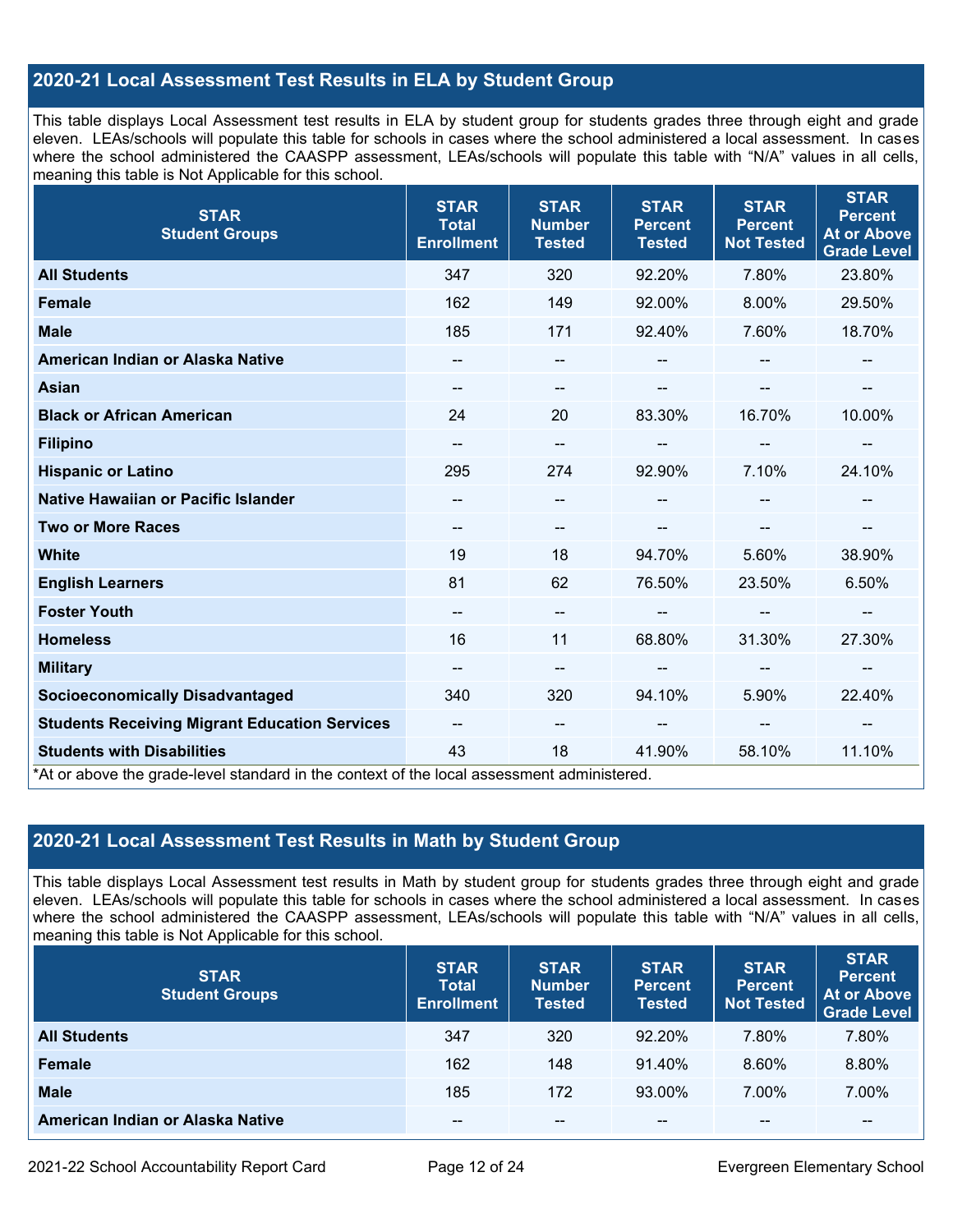| <b>Asian</b>                                                                               | --                       | $- -$                    |        | --                       | --     |
|--------------------------------------------------------------------------------------------|--------------------------|--------------------------|--------|--------------------------|--------|
| <b>Black or African American</b>                                                           | 24                       | 21                       | 87.50% | 12.50%                   | 9.50%  |
| <b>Filipino</b>                                                                            | --                       | $- -$                    | --     | --                       | --     |
| <b>Hispanic or Latino</b>                                                                  | 295                      | 273                      | 92.50% | 7.50%                    | 7.00%  |
| Native Hawaiian or Pacific Islander                                                        | $\overline{\phantom{m}}$ | $\overline{\phantom{m}}$ | --     | $\sim$                   | --     |
| <b>Two or More Races</b>                                                                   | $\overline{\phantom{m}}$ | $- -$                    | --     | $\overline{\phantom{m}}$ | --     |
| <b>White</b>                                                                               | 19                       | 18                       | 94.70% | 5.60%                    | 11.10% |
| <b>English Learners</b>                                                                    | 81                       | 60                       | 74.10% | 25.90%                   | 1.70%  |
| <b>Foster Youth</b>                                                                        | --                       | $- -$                    |        | --                       | --     |
| <b>Homeless</b>                                                                            | 16                       | 10                       | 62.50% | 37.50%                   | 0.00%  |
| <b>Military</b>                                                                            | --                       | $- -$                    | --     | --                       | --     |
| <b>Socioeconomically Disadvantaged</b>                                                     | 340                      | 307                      | 90.30% | 9.70%                    | 6.50%  |
| <b>Students Receiving Migrant Education Services</b>                                       | $- -$                    | $\overline{\phantom{m}}$ | --     | --                       | --     |
| <b>Students with Disabilities</b>                                                          | 43                       | 19                       | 44.20% | 55.80%                   | 5.30%  |
| *At or above the grade-level standard in the context of the local assessment administered. |                          |                          |        |                          |        |

## **CAASPP Test Results in Science for All Students**

This table displays the percentage of all students grades five, eight, and High School meeting or exceeding the State Standard.

The 2019-2020 data cells with N/A values indicate that the 2019-2020 data are not available due to the COVID-19 pandemic and resulting summative testing suspension. The Executive Order N-30-20 was issued which waived the assessment, accountability, and reporting requirements for the 2019-2020 school year.

For any 2020-2021 data cells with N/T values indicate that this school did not test students using the CAASPP Science.

| <b>Subject</b>                                           | <b>School</b> | <b>School</b> | <b>District</b> | District | <b>State</b> | <b>State</b> |
|----------------------------------------------------------|---------------|---------------|-----------------|----------|--------------|--------------|
|                                                          | 2019-20       | 2020-21       | 12019-20        | 2020-21  | 2019-20      | 2020-21      |
| <b>Science</b><br>$\left($ (grades 5, 8 and high school) | N/A           | NT            | N/A             | NT       | N/A          | 28.72        |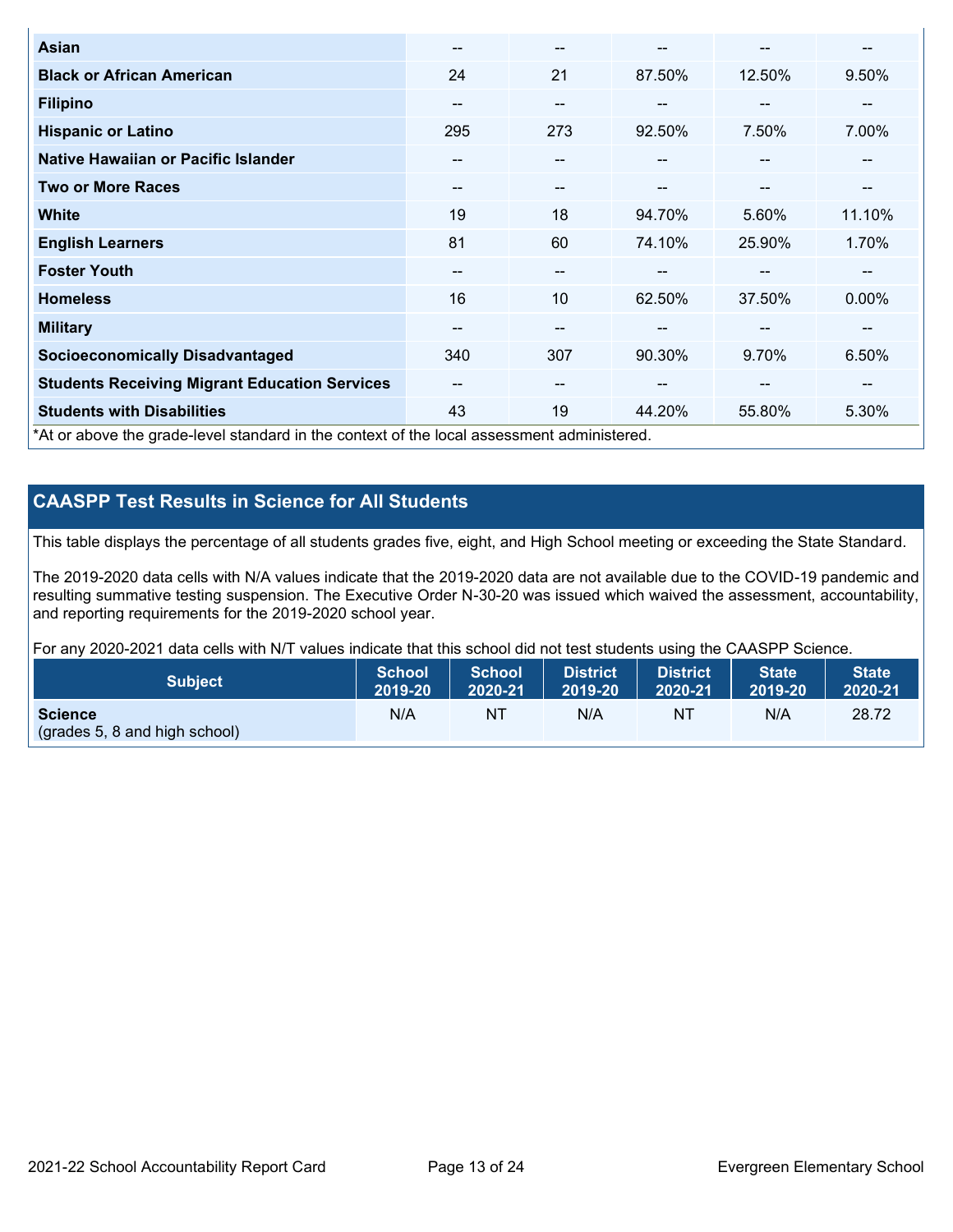### **2020-21 CAASPP Test Results in Science by Student Group**

This table displays CAASPP test results in Science by student group for students grades five, eight, and High School. For any data cells with N/T values indicate that this school did not test students using the CAASPP Science.

| <b>Student Group</b>                                 | <b>Total</b><br><b>Enrollment</b>     | <b>Number</b><br><b>Tested</b> | <b>Percent</b><br><b>Tested</b> | <b>Percent</b><br><b>Not Tested</b> | <b>Percent</b><br><b>Met or</b><br><b>Exceeded</b> |
|------------------------------------------------------|---------------------------------------|--------------------------------|---------------------------------|-------------------------------------|----------------------------------------------------|
| <b>All Students</b>                                  | 114                                   | <b>NT</b>                      | <b>NT</b>                       | <b>NT</b>                           | <b>NT</b>                                          |
| <b>Female</b>                                        | 55                                    | <b>NT</b>                      | <b>NT</b>                       | <b>NT</b>                           | <b>NT</b>                                          |
| <b>Male</b>                                          | 59                                    | <b>NT</b>                      | <b>NT</b>                       | <b>NT</b>                           | <b>NT</b>                                          |
| American Indian or Alaska Native                     | $\hspace{0.05cm}$ – $\hspace{0.05cm}$ | <b>NT</b>                      | <b>NT</b>                       | <b>NT</b>                           | <b>NT</b>                                          |
| <b>Asian</b>                                         | $\mathbf 0$                           | $\mathbf 0$                    | $\mathbf 0$                     | $\mathbf 0$                         | 0                                                  |
| <b>Black or African American</b>                     | $\overline{\phantom{a}}$              | <b>NT</b>                      | <b>NT</b>                       | <b>NT</b>                           | <b>NT</b>                                          |
| <b>Filipino</b>                                      | $\Omega$                              | $\mathbf 0$                    | $\mathbf 0$                     | 0                                   | 0                                                  |
| <b>Hispanic or Latino</b>                            | 94                                    | <b>NT</b>                      | <b>NT</b>                       | <b>NT</b>                           | <b>NT</b>                                          |
| Native Hawaiian or Pacific Islander                  | $\Omega$                              | $\mathbf 0$                    | $\mathbf 0$                     | $\overline{0}$                      | 0                                                  |
| <b>Two or More Races</b>                             | $\mathbf 0$                           | $\mathbf 0$                    | $\mathbf 0$                     | $\mathbf 0$                         | 0                                                  |
| <b>White</b>                                         | $-$                                   | <b>NT</b>                      | <b>NT</b>                       | <b>NT</b>                           | <b>NT</b>                                          |
| <b>English Learners</b>                              | 23                                    | <b>NT</b>                      | <b>NT</b>                       | <b>NT</b>                           | <b>NT</b>                                          |
| <b>Foster Youth</b>                                  | $\mathbf 0$                           | $\mathbf 0$                    | $\mathbf 0$                     | $\mathbf 0$                         | 0                                                  |
| <b>Homeless</b>                                      | 18                                    | <b>NT</b>                      | <b>NT</b>                       | <b>NT</b>                           | <b>NT</b>                                          |
| <b>Military</b>                                      | $\mathbf 0$                           | $\mathbf 0$                    | $\mathbf{0}$                    | $\mathbf 0$                         | 0                                                  |
| <b>Socioeconomically Disadvantaged</b>               | 112                                   | <b>NT</b>                      | <b>NT</b>                       | <b>NT</b>                           | <b>NT</b>                                          |
| <b>Students Receiving Migrant Education Services</b> | --                                    | <b>NT</b>                      | <b>NT</b>                       | <b>NT</b>                           | <b>NT</b>                                          |
| <b>Students with Disabilities</b>                    | --                                    | <b>NT</b>                      | <b>NT</b>                       | <b>NT</b>                           | <b>NT</b>                                          |

## **B. Pupil Outcomes State Priority: Other Pupil Outcomes**

The SARC provides the following information relevant to the State priority: Other Pupil Outcomes (Priority 8): Pupil outcomes in the subject area of physical education.

## **2020-21 California Physical Fitness Test Results**

Due to the COVID-19 crisis, the Physical Fitness Test was suspended during the 2020-2021 school year and therefore no data are reported and each cell in this table is populated with "N/A."

| <b>Grade Level</b> | <b>Four of Six Fitness Standards</b> | <b>Five of Six Fitness Standards</b> | Percentage of Students Meeting   Percentage of Students Meeting   Percentage of Students Meeting<br><b>Six of Six Fitness Standards</b> |
|--------------------|--------------------------------------|--------------------------------------|-----------------------------------------------------------------------------------------------------------------------------------------|
| Grade 5            | N/A                                  | N/A                                  | N/A                                                                                                                                     |
| Grade 7            | N/A                                  | N/A                                  | N/A                                                                                                                                     |
| Grade 9            | N/A                                  | N/A                                  | N/A                                                                                                                                     |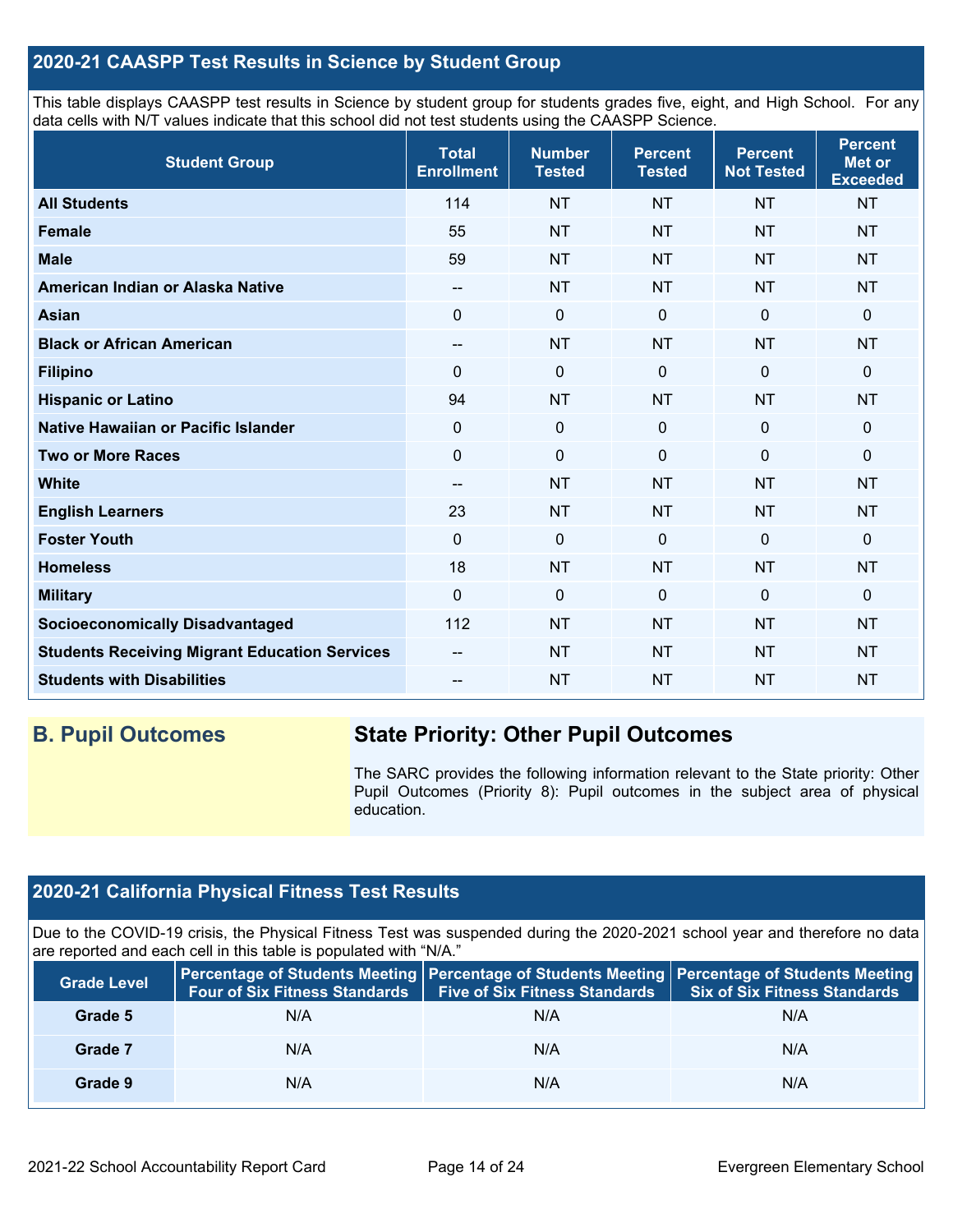## **C. Engagement State Priority: Parental Involvement**

The SARC provides the following information relevant to the State priority: Parental Involvement (Priority 3): Efforts the school district makes to seek parent input in making decisions regarding the school district and at each school site.

#### **2021-22 Opportunities for Parental Involvement**

Evergreen staff recognizes parents as an essential element in each child's educational experience. Parent involvement promotes student achievement. Parents form a majority on all advisory committees such as the School Site Council and English Learners Advisory Committee and African American Parent Advisory Council. A Regional Parent Center is housed at Evergreen, which provides capacity building classes for parents of students at Evergreen and various other schools. Parents are encouraged to volunteer in the classrooms or for special projects or events, including field trips. Parents receive information through parent letters, automated phone calls, the school marquee and sometimes personal phone calls in English and Spanish. Informational meetings are held for parents throughout the year. English classes are offered in the evening, twice a week, with child care provided. All Information is sent home in English and Spanish. A volunteer appreciation ceremony is held yearly, in the spring, to honor all volunteers. Family picnic days are also a great way to promote parent-staffstudent interaction. For information regarding opportunities for parents, please call the Evergreen office at (661) 631-5930 and ask to speak with our FACE representative.

## **2020-21 Chronic Absenteeism by Student Group**

| <b>Student Group</b>                                 | <b>Cumulative</b><br><b>Enrollment</b> | <b>Chronic</b><br><b>Absenteeism</b><br><b>Eligible Enrollment</b> | <b>Chronic</b><br><b>Absenteeism</b><br><b>Count</b> | <b>Chronic</b><br><b>Absenteeism</b><br><b>Rate</b> |
|------------------------------------------------------|----------------------------------------|--------------------------------------------------------------------|------------------------------------------------------|-----------------------------------------------------|
| <b>All Students</b>                                  | 745                                    | 717                                                                | 120                                                  | 16.7                                                |
| <b>Female</b>                                        | 355                                    | 345                                                                | 60                                                   | 17.4                                                |
| <b>Male</b>                                          | 390                                    | 372                                                                | 60                                                   | 16.1                                                |
| American Indian or Alaska Native                     | 3                                      | 3                                                                  | 1                                                    | 33.3                                                |
| <b>Asian</b>                                         | $\overline{2}$                         | 1                                                                  | $\Omega$                                             | 0.0                                                 |
| <b>Black or African American</b>                     | 52                                     | 50                                                                 | 19                                                   | 38.0                                                |
| <b>Filipino</b>                                      | $\mathbf{3}$                           | 3                                                                  | $\Omega$                                             | 0.0                                                 |
| <b>Hispanic or Latino</b>                            | 624                                    | 602                                                                | 87                                                   | 14.5                                                |
| Native Hawaiian or Pacific Islander                  | 1                                      | $\mathbf{1}$                                                       | 0                                                    | 0.0                                                 |
| <b>Two or More Races</b>                             | 10                                     | 10                                                                 | 4                                                    | 40.0                                                |
| <b>White</b>                                         | 50                                     | 47                                                                 | 9                                                    | 19.1                                                |
| <b>English Learners</b>                              | 190                                    | 184                                                                | 27                                                   | 14.7                                                |
| <b>Foster Youth</b>                                  | 8                                      | 6                                                                  | $\Omega$                                             | 0.0                                                 |
| <b>Homeless</b>                                      | 68                                     | 67                                                                 | 16                                                   | 23.9                                                |
| <b>Socioeconomically Disadvantaged</b>               | 728                                    | 701                                                                | 116                                                  | 16.5                                                |
| <b>Students Receiving Migrant Education Services</b> | 21                                     | 21                                                                 | $\overline{2}$                                       | 9.5                                                 |
| <b>Students with Disabilities</b>                    | 82                                     | 74                                                                 | 15                                                   | 20.3                                                |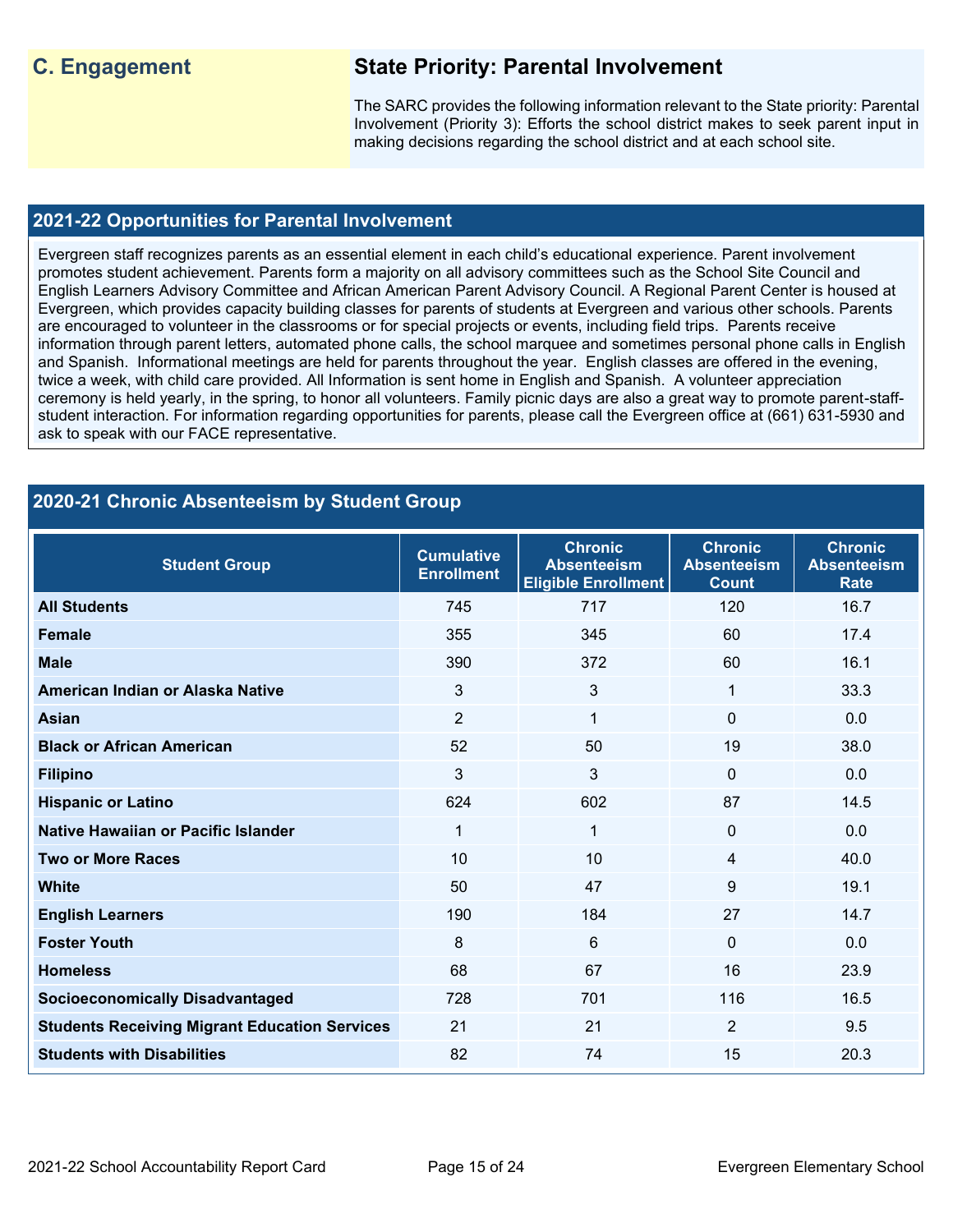## **C. Engagement State Priority: School Climate**

The SARC provides the following information relevant to the State priority: School Climate (Priority 6):

- Pupil suspension rates;
- Pupil expulsion rates; and
- Other local measures on the sense of safety

### **Suspensions and Expulsions**

This table displays suspensions and expulsions data collected between July through June, each full school year respectively. Data collected during the 2020-21 school year may not be comparable to earlier years of this collection due to differences in learning mode instruction in response to the COVID-19 pandemic.

| <b>Subject</b>     | <b>School</b><br>2018-19 | <b>School</b><br>2020-21 | District<br>2018-19 | <b>District</b><br>2020-21 | <b>State</b><br>2018-19 | <b>State</b><br>2020-21 |
|--------------------|--------------------------|--------------------------|---------------------|----------------------------|-------------------------|-------------------------|
| <b>Suspensions</b> | 1.34                     | 0.00                     | 2.08                | 0.03                       | 3.47                    | 0.20                    |
| <b>Expulsions</b>  | 0.12                     | 0.00                     | 0.06                | 0.00                       | 0.08                    | 0.00                    |

This table displays suspensions and expulsions data collected between July through February, partial school year due to the COVID-19 pandemic. The 2019-2020 suspensions and expulsions rate data are not comparable to other year data because the 2019-2020 school year is a partial school year due to the COVID-19 crisis. As such, it would be inappropriate to make any comparisons in rates of suspensions and expulsions in the 2019-2020 school year compared to other school years.

| <b>Subject</b>     | <b>School</b><br>2019-20 | <b>District</b><br>2019-20 | <b>State</b><br>2019-20 |
|--------------------|--------------------------|----------------------------|-------------------------|
| <b>Suspensions</b> | 0.48                     | 1.43                       | 2.45                    |
| <b>Expulsions</b>  | 0.00                     | 0.01                       | 0.05                    |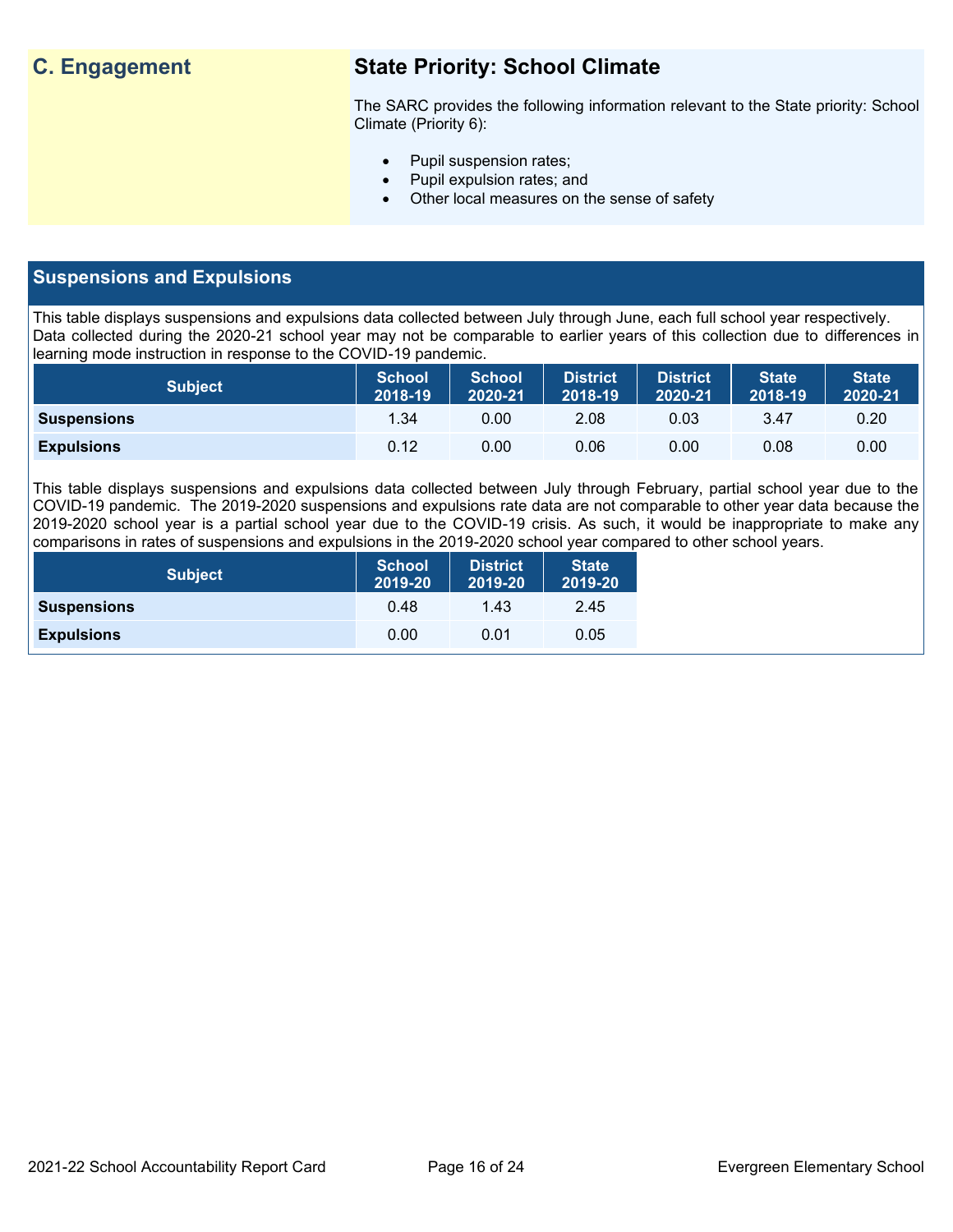#### **2020-21 Suspensions and Expulsions by Student Group**

| <b>Student Group</b>                                 | <b>Suspensions Rate</b> | <b>Expulsions Rate</b> |
|------------------------------------------------------|-------------------------|------------------------|
| <b>All Students</b>                                  | 0.00                    | 0.00                   |
| <b>Female</b>                                        | 0.00                    | 0.00                   |
| <b>Male</b>                                          | 0.00                    | 0.00                   |
| American Indian or Alaska Native                     | 0.00                    | 0.00                   |
| <b>Asian</b>                                         | 0.00                    | 0.00                   |
| <b>Black or African American</b>                     | 0.00                    | 0.00                   |
| <b>Filipino</b>                                      | 0.00                    | 0.00                   |
| <b>Hispanic or Latino</b>                            | 0.00                    | 0.00                   |
| Native Hawaiian or Pacific Islander                  | 0.00                    | 0.00                   |
| <b>Two or More Races</b>                             | 0.00                    | 0.00                   |
| <b>White</b>                                         | 0.00                    | 0.00                   |
| <b>English Learners</b>                              | 0.00                    | 0.00                   |
| <b>Foster Youth</b>                                  | 0.00                    | 0.00                   |
| <b>Homeless</b>                                      | 0.00                    | 0.00                   |
| <b>Socioeconomically Disadvantaged</b>               | 0.00                    | 0.00                   |
| <b>Students Receiving Migrant Education Services</b> | 0.00                    | 0.00                   |
| <b>Students with Disabilities</b>                    | 0.00                    | 0.00                   |

### **2021-22 School Safety Plan**

Evergreen established its Comprehensive School Safety Plan in 1998. A law enforcement officer specializing in safety provided direction in the establishment of the School Safety Plan. Evergreen's School Safety Plan is current and is updated annually. Key elements of Evergreen's School Safety Plan include the following: (a) routine and emergency disaster procedures; (b) suspension, and expulsion procedures; (c) teacher notification of pupils with a specific discipline history; (d) child abuse reporting procedures, (e) the district's sexual harassment policy; (f) school crime data; (g) the student dress code; (h) safe entrance and exit procedures; (i) the civil defense and disaster plan; and (j) discipline rules and procedures. Our overall goal is to maintain a safe and orderly school environment conducive to learning. Plan was approved at SSC and reviewed with staff on February 16, 2021.

## **D. Other SARC Information Information Required in the SARC**

The information in this section is required to be in the SARC but is not included in the state priorities for LCFF.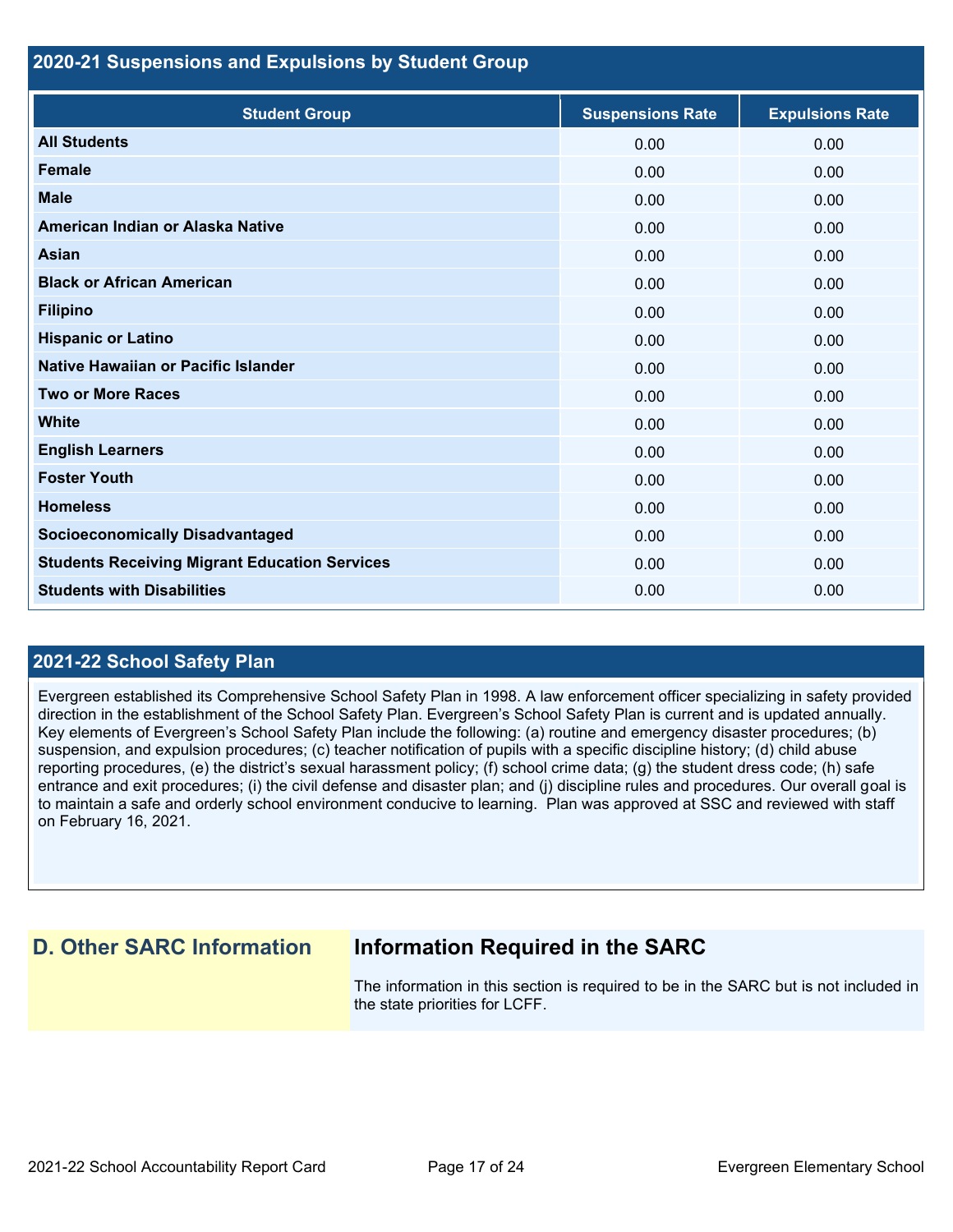#### **2018-19 Elementary Average Class Size and Class Size Distribution**

This table displays the 2018-19 average class size and class size distribution. The columns titled "Number of Classes" indicates how many classes fall into each size category (a range of total students per class). The "Other" category is for multigrade level classes.

| <b>Grade Level</b> | <b>Average</b><br><b>Class Size</b> | Number of Classes with   Number of Classes with   Number of Classes with<br><b>1-20 Students</b> | 21-32 Students | 33+ Students |
|--------------------|-------------------------------------|--------------------------------------------------------------------------------------------------|----------------|--------------|
| Κ                  | 21                                  |                                                                                                  |                |              |
|                    | 24                                  |                                                                                                  |                |              |
|                    | 19                                  | 4                                                                                                |                |              |
|                    | 18                                  |                                                                                                  | 5              |              |
|                    | 26                                  |                                                                                                  |                |              |
|                    | 24                                  |                                                                                                  |                |              |
|                    |                                     |                                                                                                  |                |              |

#### **2019-20 Elementary Average Class Size and Class Size Distribution**

This table displays the 2019-20 average class size and class size distribution. The columns titled "Number of Classes" indicates how many classes fall into each size category (a range of total students per class). The "Other" category is for multi-grade level classes.

| <b>Grade Level</b> | Average<br><b>Class Size</b> | 1-20 Students  | Number of Classes with   Number of Classes with   Number of Classes with<br>21-32 Students | 33+ Students |
|--------------------|------------------------------|----------------|--------------------------------------------------------------------------------------------|--------------|
| K                  | 16                           | 5              | 3                                                                                          |              |
|                    | 19                           | $\mathfrak{p}$ | 4                                                                                          |              |
|                    | 23                           |                | 4                                                                                          |              |
|                    | 21                           |                | 4                                                                                          |              |
| 4                  | 23                           |                | 4                                                                                          |              |
| 5                  | 22                           |                | 4                                                                                          |              |
| 6                  |                              |                |                                                                                            |              |
| <b>Other</b>       | 10                           | っ              |                                                                                            |              |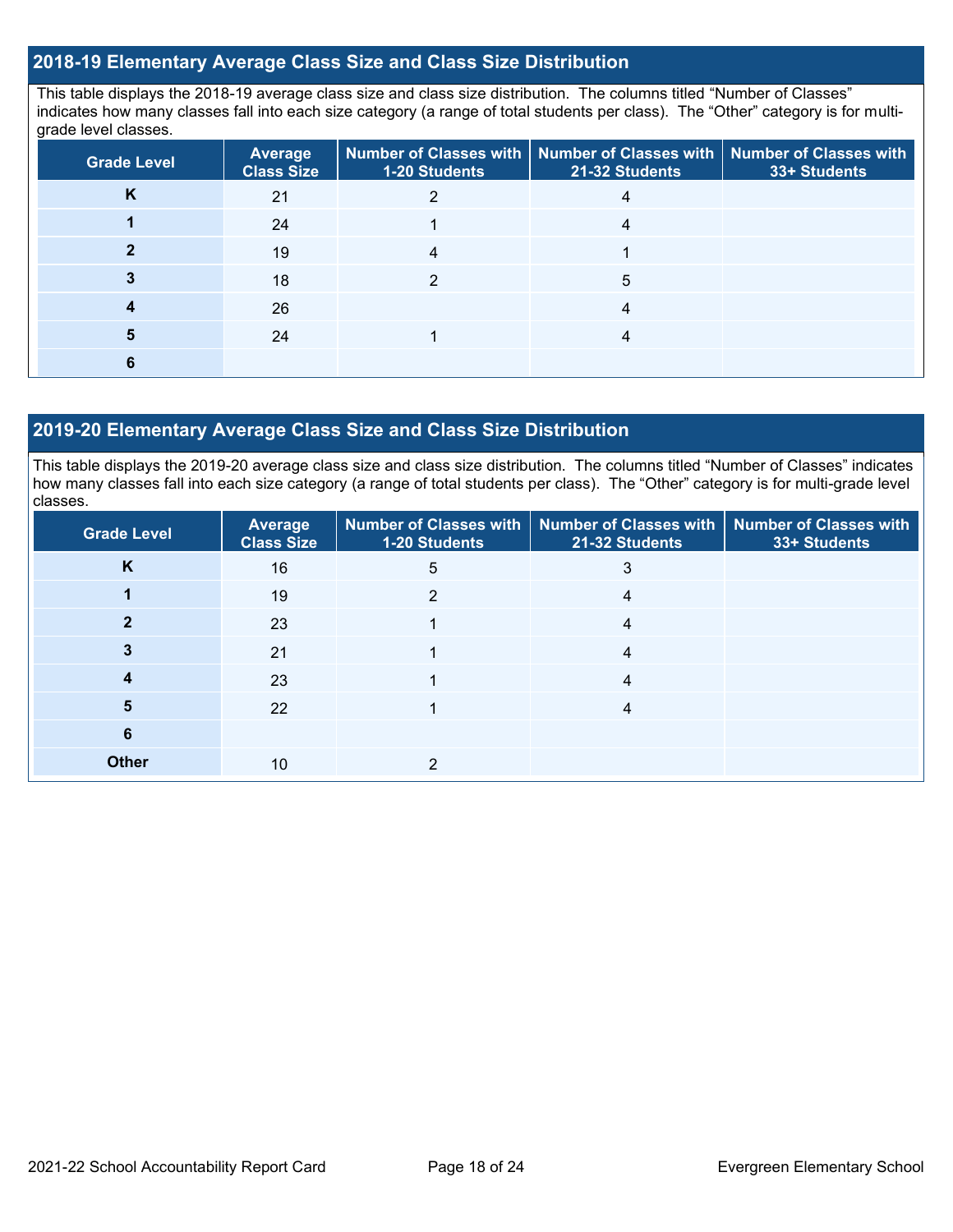#### **2020-21 Elementary Average Class Size and Class Size Distribution**

This table displays the 2020-21 average class size and class size distribution. The columns titled "Number of Classes" indicates how many classes fall into each size category (a range of total students per class). The "Other" category is for multi-grade level classes.

| <b>Grade Level</b> | <b>Average</b><br><b>Class Size</b> | 1-20 Students | Number of Classes with   Number of Classes with   Number of Classes with<br>21-32 Students | 33+ Students |
|--------------------|-------------------------------------|---------------|--------------------------------------------------------------------------------------------|--------------|
| K                  | 12                                  | 8             |                                                                                            |              |
|                    | 26                                  |               | 4                                                                                          |              |
|                    | 22                                  |               | 4                                                                                          |              |
| 3                  | 23                                  |               | 5                                                                                          |              |
| 4                  | 14                                  | 5             | 4                                                                                          |              |
| 5                  | 15                                  | 5             | 4                                                                                          |              |
| 6                  |                                     |               |                                                                                            |              |
| <b>Other</b>       | 8                                   | 3             |                                                                                            |              |

### **2020-21 Ratio of Pupils to Academic Counselor**

This table displays the ratio of pupils to Academic Counselor. One full time equivalent (FTE) equals one staff member working full time; one FTE could also represent two staff members who each work 50 percent of full time.

| <b>Title</b>                        | <b>Ratio</b> |
|-------------------------------------|--------------|
| <b>Pupils to Academic Counselor</b> |              |

## **2020-21 Student Support Services Staff**

This table displays the number of FTE support staff assigned to this school. One full time equivalent (FTE) equals one staff member working full time; one FTE could also represent two staff members who each work 50 percent of full time.

| <b>Title</b>                                                         | <b>Number of FTE Assigned to School</b> |
|----------------------------------------------------------------------|-----------------------------------------|
| <b>Counselor (Academic, Social/Behavioral or Career Development)</b> | 0                                       |
| Library Media Teacher (Librarian)                                    | $\mathbf{0}$                            |
| <b>Library Media Services Staff (Paraprofessional)</b>               | $\mathbf{0}$                            |
| <b>Psychologist</b>                                                  |                                         |
| <b>Social Worker</b>                                                 | $\mathbf{0}$                            |
| <b>Speech/Language/Hearing Specialist</b>                            | 4                                       |
| <b>Resource Specialist (non-teaching)</b>                            | $\mathbf{0}$                            |
| <b>Other</b>                                                         | 3.1                                     |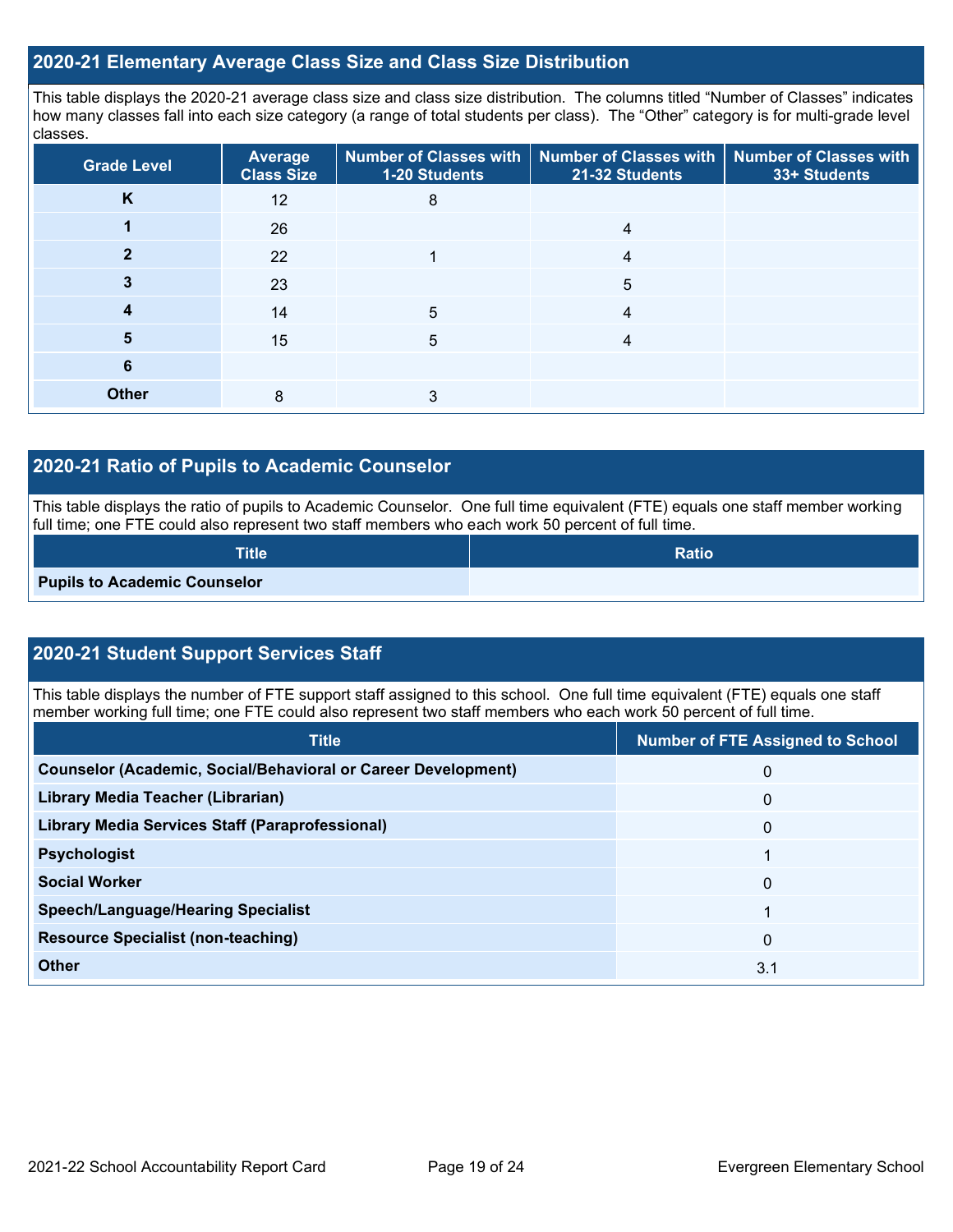#### **2019-20 Expenditures Per Pupil and School Site Teacher Salaries**

This table displays the 2019-20 expenditures per pupil and average teach salary for this school. Cells with N/A values do not require data.

| Level                                                | <b>Total</b><br><b>Expenditures</b><br>Per Pupil | <b>Expenditures</b><br><b>Per Pupil</b><br>(Restricted) | <b>Expenditures</b><br><b>Per Pupil</b><br>(Unrestricted) | <b>Average</b><br><b>Teacher</b><br><b>Salary</b> |
|------------------------------------------------------|--------------------------------------------------|---------------------------------------------------------|-----------------------------------------------------------|---------------------------------------------------|
| <b>School Site</b>                                   | \$9,135                                          | \$2,298                                                 | \$6,836                                                   | \$85,592                                          |
| <b>District</b>                                      | N/A                                              | N/A                                                     | \$3.176                                                   | \$75,963                                          |
| <b>Percent Difference - School Site and District</b> | N/A                                              | N/A                                                     | 73.1                                                      | 11.9                                              |
| <b>State</b>                                         |                                                  |                                                         | \$8,444                                                   | \$85,863                                          |
| <b>Percent Difference - School Site and State</b>    | N/A                                              | N/A                                                     | $-21.0$                                                   | $-0.3$                                            |

## **2020-21 Types of Services Funded**

TITLE I After School Program Migrant Ed. State Pre-K Special Ed. FFVP School Site Supplemental Funds NSLP

## **2019-20 Teacher and Administrative Salaries**

This table displays the 2019-20 Teacher and Administrative salaries. For detailed information on salaries, see the CDE Certification Salaries & Benefits web page at [http://www.cde.ca.gov/ds/fd/cs/.](http://www.cde.ca.gov/ds/fd/cs/)

| Category                                             | <b>District</b><br><b>Amount</b> | <b>State Average</b><br>for Districts<br>in Same Category |
|------------------------------------------------------|----------------------------------|-----------------------------------------------------------|
| <b>Beginning Teacher Salary</b>                      | \$50,328                         | \$52,060                                                  |
| <b>Mid-Range Teacher Salary</b>                      | \$75,872                         | \$84,043                                                  |
| <b>Highest Teacher Salary</b>                        | \$100,272                        | \$107,043                                                 |
| <b>Average Principal Salary (Elementary)</b>         | \$144,130                        | \$133,582                                                 |
| <b>Average Principal Salary (Middle)</b>             | \$142,165                        | \$138,803                                                 |
| <b>Average Principal Salary (High)</b>               | \$0                              | \$133,845                                                 |
| <b>Superintendent Salary</b>                         | \$265,178                        | \$240,628                                                 |
| <b>Percent of Budget for Teacher Salaries</b>        | 30%                              | 35%                                                       |
| <b>Percent of Budget for Administrative Salaries</b> | 5%                               | 5%                                                        |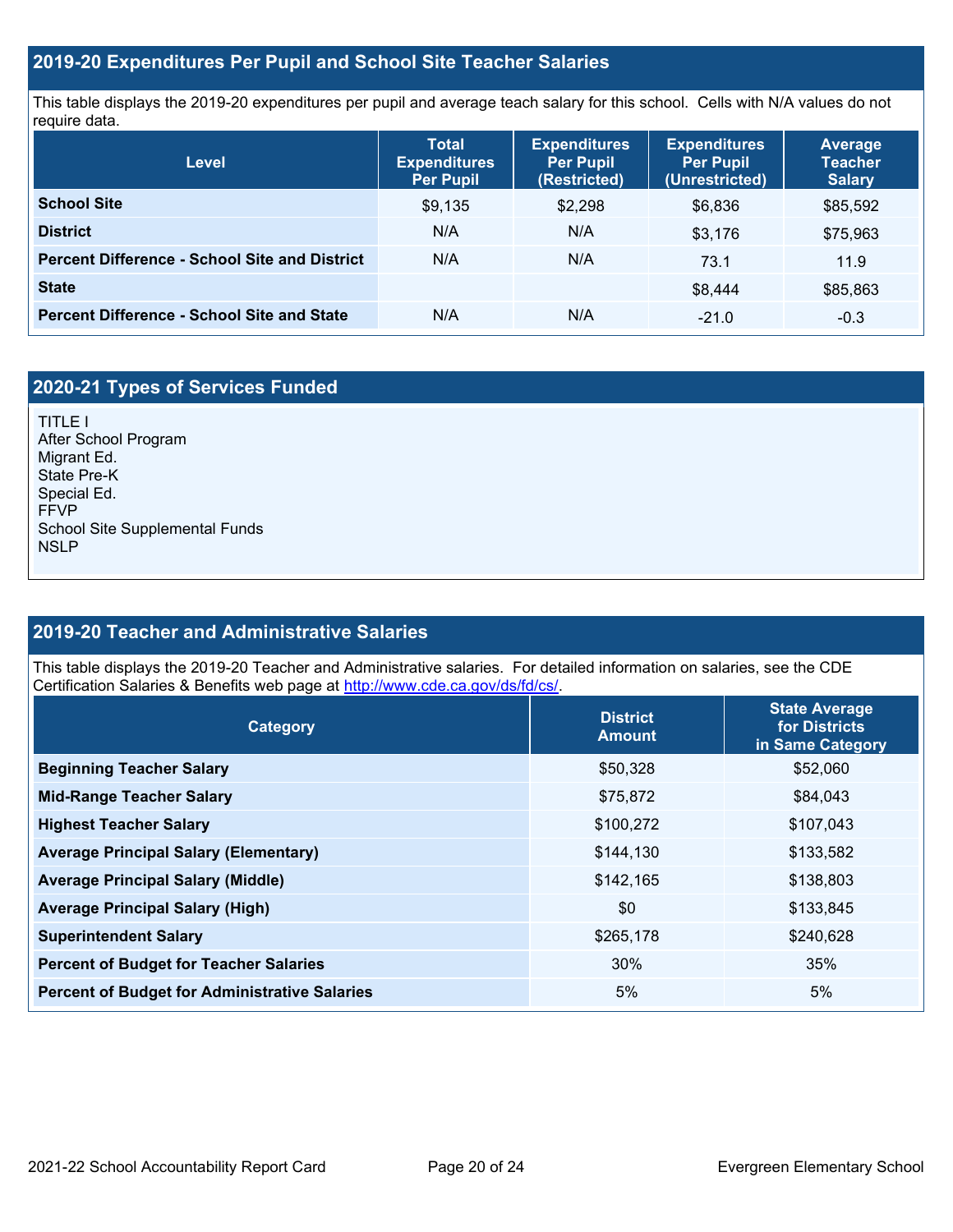#### **Professional Development**

Professional development is designed to provide continuous learning opportunities for administrators, teachers, and classified personnel. Training opportunities affirm the basic philosophy of education that learning is a lifelong process that contributes to the well-being of the students, teachers, administrators, and community. Professional Development is an essential component of effective instruction and student learning.

All training revolves around identified needs of students and adults for the purpose of the improvement of instruction and increasing content knowledge. Central to all training are student achievement data, district focus areas, the Common Core State Standards, the state adopted standards-based instructional materials, and strategies to effectively teach the academic content standards to all students.

During 2020-2021, school year district professional development focused on virtual instruction due to the pandemic. In preparation of the school year, teachers were offered three full days of professional development during the summer. Regularly scheduled office hours and focused professional development was provided on a monthly basis during the school year. Topics addressed navigating platforms being used during virtual learning, increasing student engagement and addressing the common core state standards through distance learning.

Additional support was provided by academic coaches and district specialists for reading/language arts, mathematics, science, writing and social emotional learning. The district provided time and resources for collaboration, planning, and professional development. Additionally, professional development on Multi-Tiered Systems of Support and Support to school and district teams.

Teachers new to the District received four days of professional development prior to the beginning of the school year focused on orientation to District and school site policies and services, Common Core State Standards, classroom management, curriculum and pacing, using technology and setting up the classroom. Teachers in their second year with the District received two days of professional development prior to the beginning of the school year provided by the school site and focused on improving best practices.

New teachers with California preliminary credentials received professional development through the Bakersfield City School District (BCSD) Teacher Induction Program (TIP). The focus of BCSD TIP is being mentored by an experienced teacher, growing in the California Standards for the Teaching Profession (CSTP) and meeting the California Induction standards. The culmination of TIP is the recommendation for the CA Clear Credential. Each TIP teacher was assigned a veteran teacher who served as a mentor. The mentors received on-going professional development in coaching/mentoring strategies, instructional strategies, and guiding cycles of inquiry. Professional development was provided through individual mentoring, monthly meetings, and after-school workshops.

Intern teachers received professional development at monthly meetings focusing on the initial teaching skills of the CSTP including classroom management, lesson planning, assessment, and establishing a climate that is conducive to student achievement. Each Intern was assigned a mentor that provided day-to-day support in these areas as well as advisement toward meeting credential requirements. Mentors received monthly professional development in meeting the needs of Intern teachers. Interns also received coursework and supervision from universities partnered with BCSD to provide the Intern Program.

Teachers on Short Term Staffing Permits (STSPs) were provided mentors and monthly trainings on beginning pedagogy and best teaching practices. Each teacher on a STSP designed a plan to meet requirements to move to a CA Intern or Preliminary Credential. Support was provided for required testing and BCSD staff worked closely with university partners to ensure teachers on permits were taking prerequisite requirements to move to credentials.

Teachers on Provisional Intern Permits (PIPs) were provided a weekly cohort meeting focused on beginning pedagogy. Two cohort meetings occurred weekly to allow teachers on a PIP to work around university course schedules. Support was provided for required testing and BCSD staff worked closely with university partners to ensure teachers on permits were taking prerequisite requirements to move to credentials.

This table displays the number of school days dedicated to staff development and continuous improvement.

| <b>Subject</b>                                                                  |  | 2019-20   2020-21   2021-22 |
|---------------------------------------------------------------------------------|--|-----------------------------|
| Number of school days dedicated to Staff Development and Continuous Improvement |  |                             |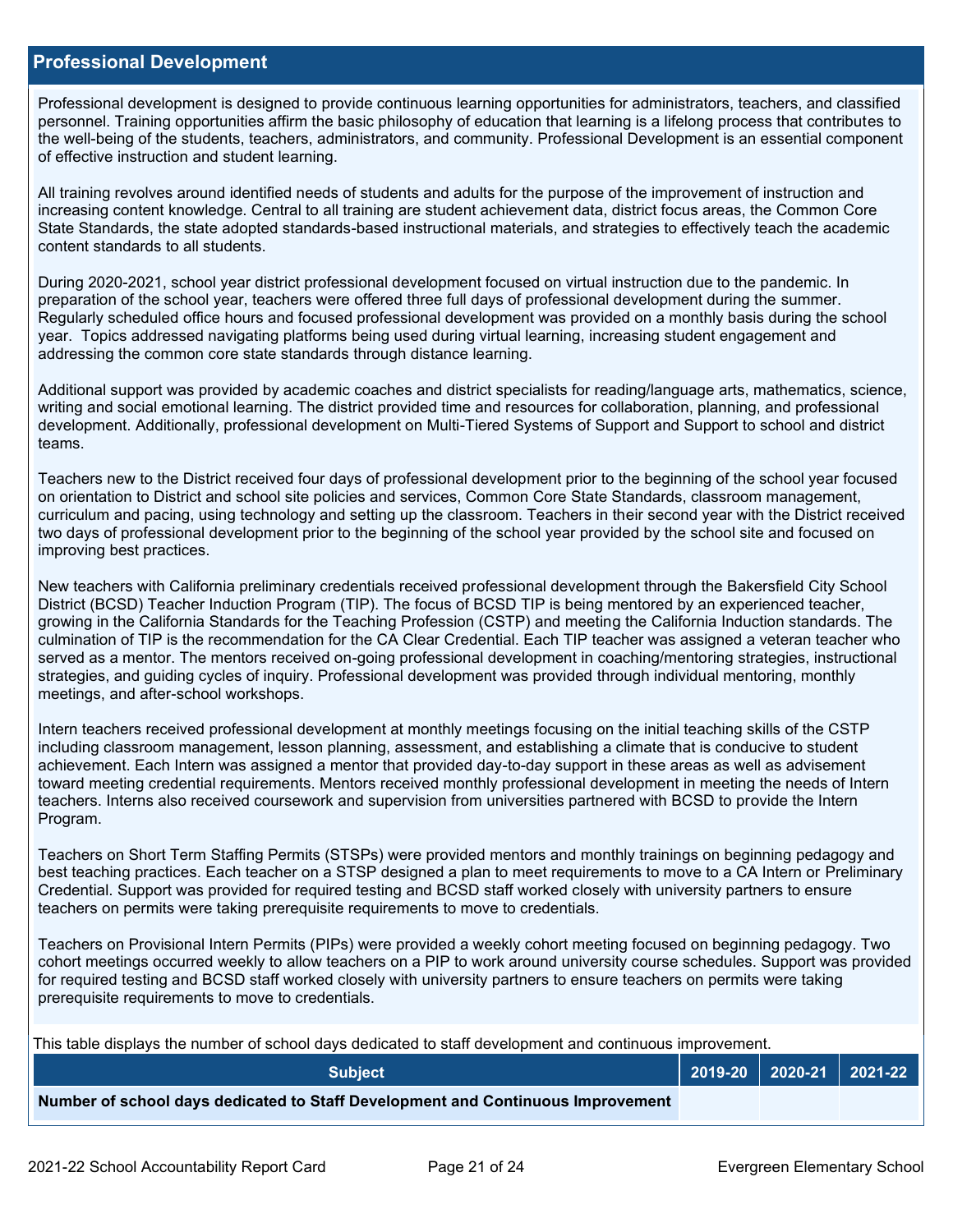# **Bakersfield City School District 2020-21 Local Accountability Report Card (LARC) Addendum**

## **Local Accountability Report Card (LARC) Addendum**

**2020-21 Local Accountability Report Card (LARC) Addendum Overview**



On July 14, 2021, the California State Board of Education (SBE) determined that the California Department of Education (CDE) will use the SARC as the mechanism to conduct a one-time data collection of the LEA-level aggregate test results of all school's local assessments administered during the 2020–2021 school year in order to meet the federal Every Students Succeeds Act (ESSA) reporting requirement for the Local Educational Agency Accountability Report Cards (LARCs).

Each local educational agency (LEA) is responsible for preparing and posting their annual LARC in accordance with the federal ESSA. As a courtesy, the CDE prepares and posts the LARCs on behalf of all LEAs.

Only for the 2020–2021 school year and the 2020–2021 LARCs, LEAs are required to report their aggregate local assessments test results at the LEA-level to the CDE by populating the tables below via the SARC. These data will be used to meet the LEAs' federal requirement for their LARCs. Note that it is the responsibility of the school and LEA to ensure that all student privacy and suppression rules are in place when reporting data in Tables 3 and 4 in the Addendum, as applicable.

The tables below are not part of the SBE approved 2020–2021 SARC template but rather are the mechanism by which these required data will be collected from LEAs.

For purposes of the LARC and the following tables, an LEA is defined as a school district, a county office of education, or a direct funded charter school.

| <b>2021-22 District Contact Information</b> |                                         |  |  |  |
|---------------------------------------------|-----------------------------------------|--|--|--|
| <b>District Name</b>                        | <b>Bakersfield City School District</b> |  |  |  |
| <b>Phone Number</b>                         | 661-631-4600                            |  |  |  |
| Superintendent                              | Mark Luque                              |  |  |  |
| <b>Email Address</b>                        | supt@bcsd.com                           |  |  |  |
| <b>District Website Address</b>             | www.bcsd.com                            |  |  |  |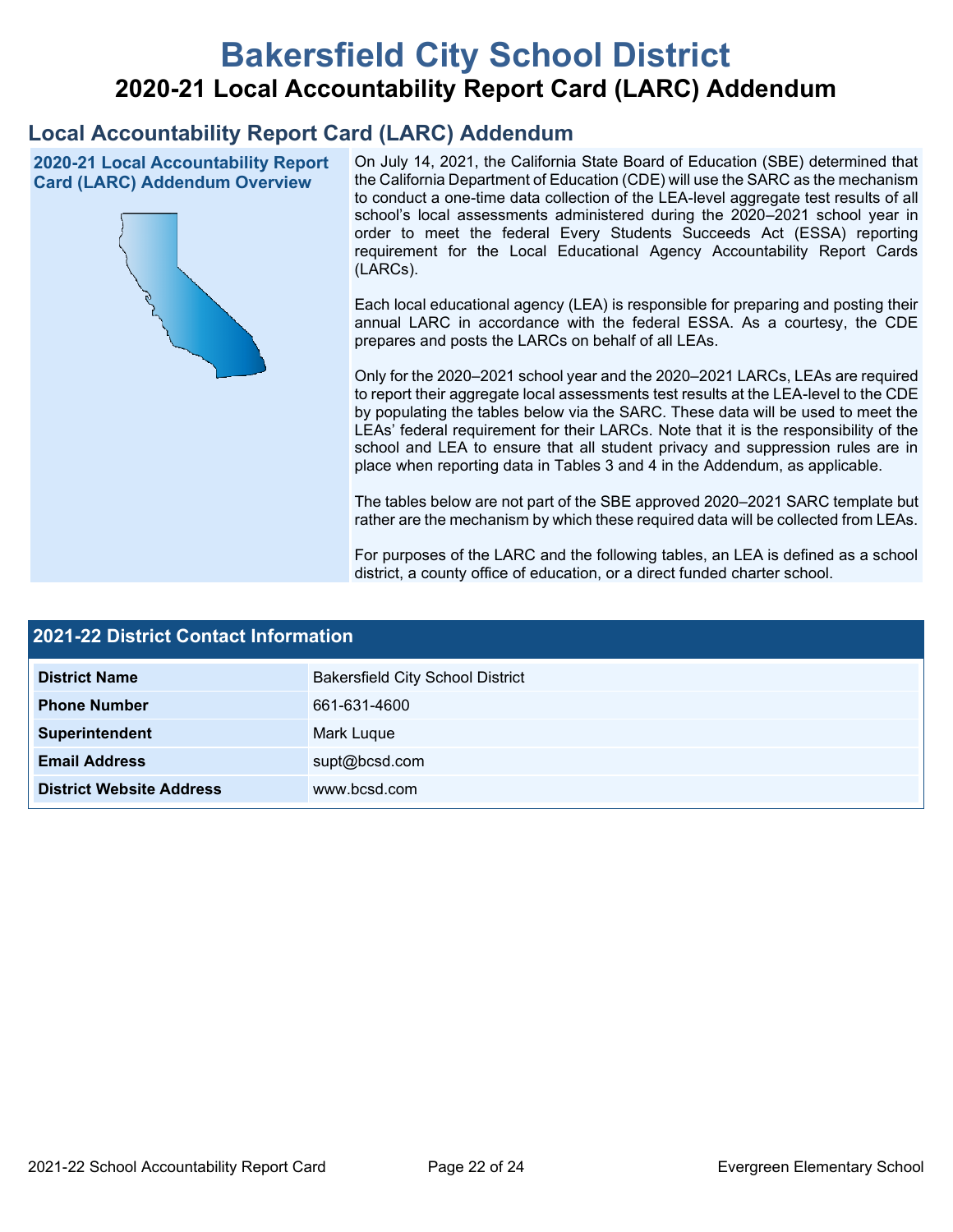## **2020-21 CAASPP Test Results in ELA by Student Group**

This table displays CAASPP test results in ELA by student group for students grades three through eight and grade eleven taking and completing a state-administered assessment. The CDE will populate this table for schools in cases where the school administered the CAASPP assessment. In cases where the school administered a local assessment instead of CAASPP, the CDE will populate this table with "NT" values, meaning this school did not test students using the CAASPP. See the local assessment(s) table for more information.

| <b>CAASPP</b><br><b>Student Groups</b>               | <b>CAASPP</b><br><b>Total</b><br><b>Enrollment</b> | <b>CAASPP</b><br><b>Number</b><br><b>Tested</b> | <b>CAASPP</b><br><b>Percent</b><br><b>Tested</b> | <b>CAASPP</b><br><b>Percent</b><br><b>Not Tested</b> | <b>CAASPP</b><br><b>Percent</b><br>Met or<br><b>Exceeded</b> |
|------------------------------------------------------|----------------------------------------------------|-------------------------------------------------|--------------------------------------------------|------------------------------------------------------|--------------------------------------------------------------|
| <b>All Students</b>                                  | 19655                                              | <b>NT</b>                                       | <b>NT</b>                                        | <b>NT</b>                                            | <b>NT</b>                                                    |
| <b>Female</b>                                        | 9598                                               | <b>NT</b>                                       | <b>NT</b>                                        | <b>NT</b>                                            | <b>NT</b>                                                    |
| <b>Male</b>                                          | 10055                                              | <b>NT</b>                                       | <b>NT</b>                                        | <b>NT</b>                                            | <b>NT</b>                                                    |
| American Indian or Alaska Native                     | 102                                                | <b>NT</b>                                       | <b>NT</b>                                        | <b>NT</b>                                            | <b>NT</b>                                                    |
| <b>Asian</b>                                         | 153                                                | <b>NT</b>                                       | <b>NT</b>                                        | <b>NT</b>                                            | <b>NT</b>                                                    |
| <b>Black or African American</b>                     | 1554                                               | <b>NT</b>                                       | <b>NT</b>                                        | <b>NT</b>                                            | NT                                                           |
| <b>Filipino</b>                                      | 67                                                 | <b>NT</b>                                       | <b>NT</b>                                        | <b>NT</b>                                            | <b>NT</b>                                                    |
| <b>Hispanic or Latino</b>                            | 15770                                              | <b>NT</b>                                       | <b>NT</b>                                        | <b>NT</b>                                            | <b>NT</b>                                                    |
| Native Hawaiian or Pacific Islander                  | 20                                                 | <b>NT</b>                                       | <b>NT</b>                                        | <b>NT</b>                                            | <b>NT</b>                                                    |
| <b>Two or More Races</b>                             | 324                                                | <b>NT</b>                                       | <b>NT</b>                                        | <b>NT</b>                                            | <b>NT</b>                                                    |
| <b>White</b>                                         | 1665                                               | <b>NT</b>                                       | <b>NT</b>                                        | <b>NT</b>                                            | <b>NT</b>                                                    |
| <b>English Learners</b>                              | 4700                                               | <b>NT</b>                                       | <b>NT</b>                                        | <b>NT</b>                                            | <b>NT</b>                                                    |
| <b>Foster Youth</b>                                  | 173                                                | <b>NT</b>                                       | <b>NT</b>                                        | <b>NT</b>                                            | <b>NT</b>                                                    |
| <b>Homeless</b>                                      | 1436                                               | <b>NT</b>                                       | <b>NT</b>                                        | <b>NT</b>                                            | <b>NT</b>                                                    |
| <b>Military</b>                                      | 14                                                 | <b>NT</b>                                       | <b>NT</b>                                        | <b>NT</b>                                            | <b>NT</b>                                                    |
| <b>Socioeconomically Disadvantaged</b>               | 18281                                              | <b>NT</b>                                       | <b>NT</b>                                        | <b>NT</b>                                            | <b>NT</b>                                                    |
| <b>Students Receiving Migrant Education Services</b> | 630                                                | <b>NT</b>                                       | <b>NT</b>                                        | <b>NT</b>                                            | NT                                                           |
| <b>Students with Disabilities</b>                    | 2350                                               | <b>NT</b>                                       | <b>NT</b>                                        | <b>NT</b>                                            | NT                                                           |